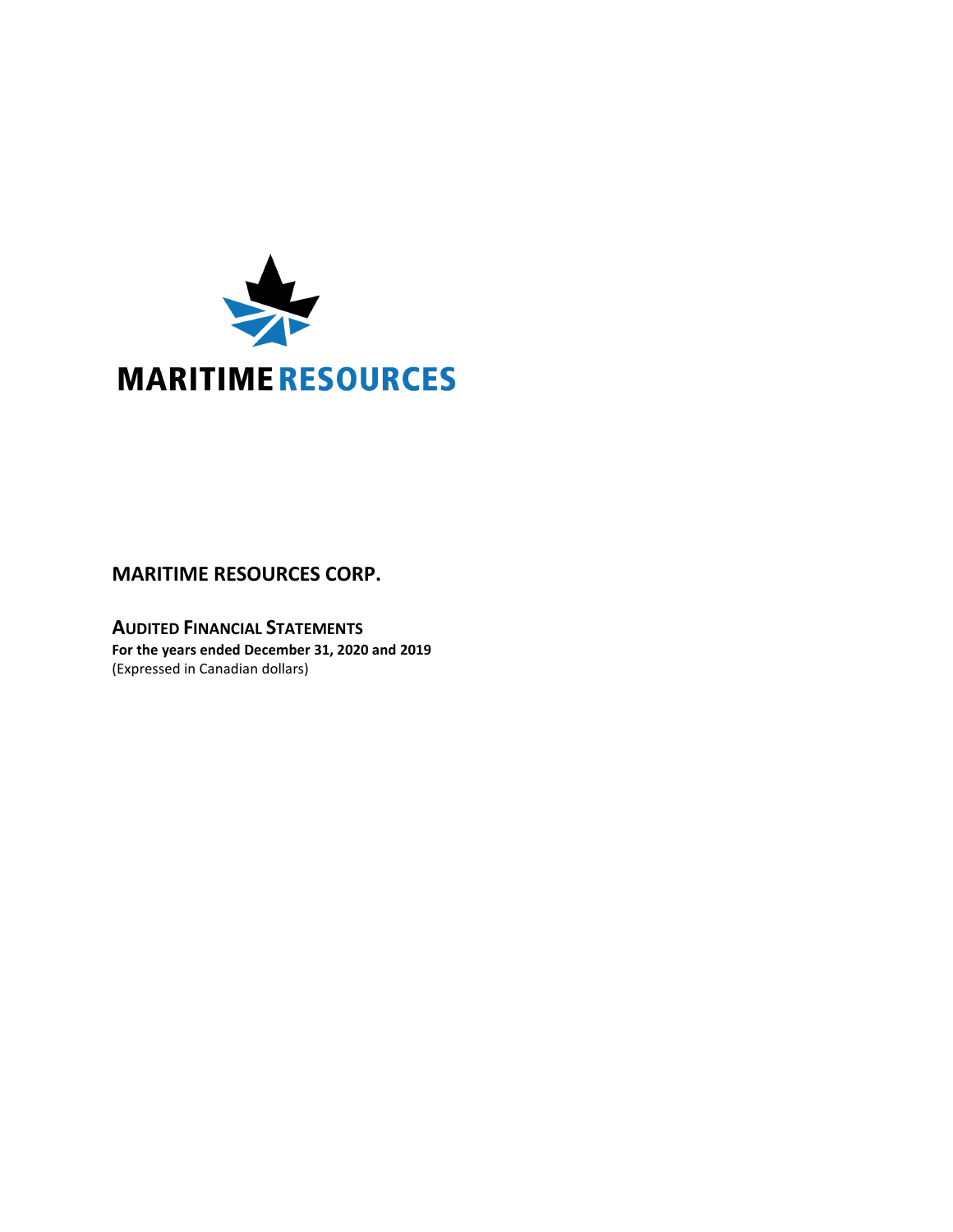# 

# **INDEPENDENT AUDITOR'S REPORT**

To the Shareholders of Maritime Resources Corp.

# *Opinion*

We have audited the accompanying financial statements of Maritime Resources Corp. (the "Company"), which comprise the statements of financial position as at December 31, 2020 and 2019, and the statements of loss and comprehensive loss, changes in shareholders' equity, and cash flows for the years then ended, and notes to the financial statements, including a summary of significant accounting policies.

In our opinion, these financial statements present fairly, in all material respects, the financial position of the Company as at December 31, 2020 and 2019, and its financial performance and its cash flows for the years then ended in accordance with International Financial Reporting Standards ("IFRS").

# *Basis for Opinion*

We conducted our audits in accordance with Canadian generally accepted auditing standards. Our responsibilities under those standards are further described in the Auditor's Responsibilities for the Audit of the Financial Statements section of our report. We are independent of the Company in accordance with the ethical requirements that are relevant to our audit of the financial statements in Canada, and we have fulfilled our other ethical responsibilities in accordance with these requirements. We believe that the audit evidence we have obtained in our audits is sufficient and appropriate to provide a basis for our opinion.

# *Other Information*

Management is responsible for the other information. The other information obtained at the date of this auditor's report includes Management's Discussion and Analysis.

Our opinion on the financial statements does not cover the other information and we do not express any form of assurance conclusion thereon.

In connection with our audit of the financial statements, our responsibility is to read the other information and, in doing so, consider whether the other information is materially inconsistent with the financial statements or our knowledge obtained in the audit, or otherwise appears to be materially misstated.

We obtained Management's Discussion and Analysis prior to the date of this auditor's report. If, based on the work we have performed, we conclude that there is a material misstatement of this other information, we are required to report that fact. We have nothing to report in this regard.

## *Responsibilities of Management and Those Charged with Governance for the Financial Statements*

Management is responsible for the preparation and fair presentation of the financial statements in accordance with IFRS, and for such internal control as management determines is necessary to enable the preparation of financial statements that are free from material misstatement, whether due to fraud or error.

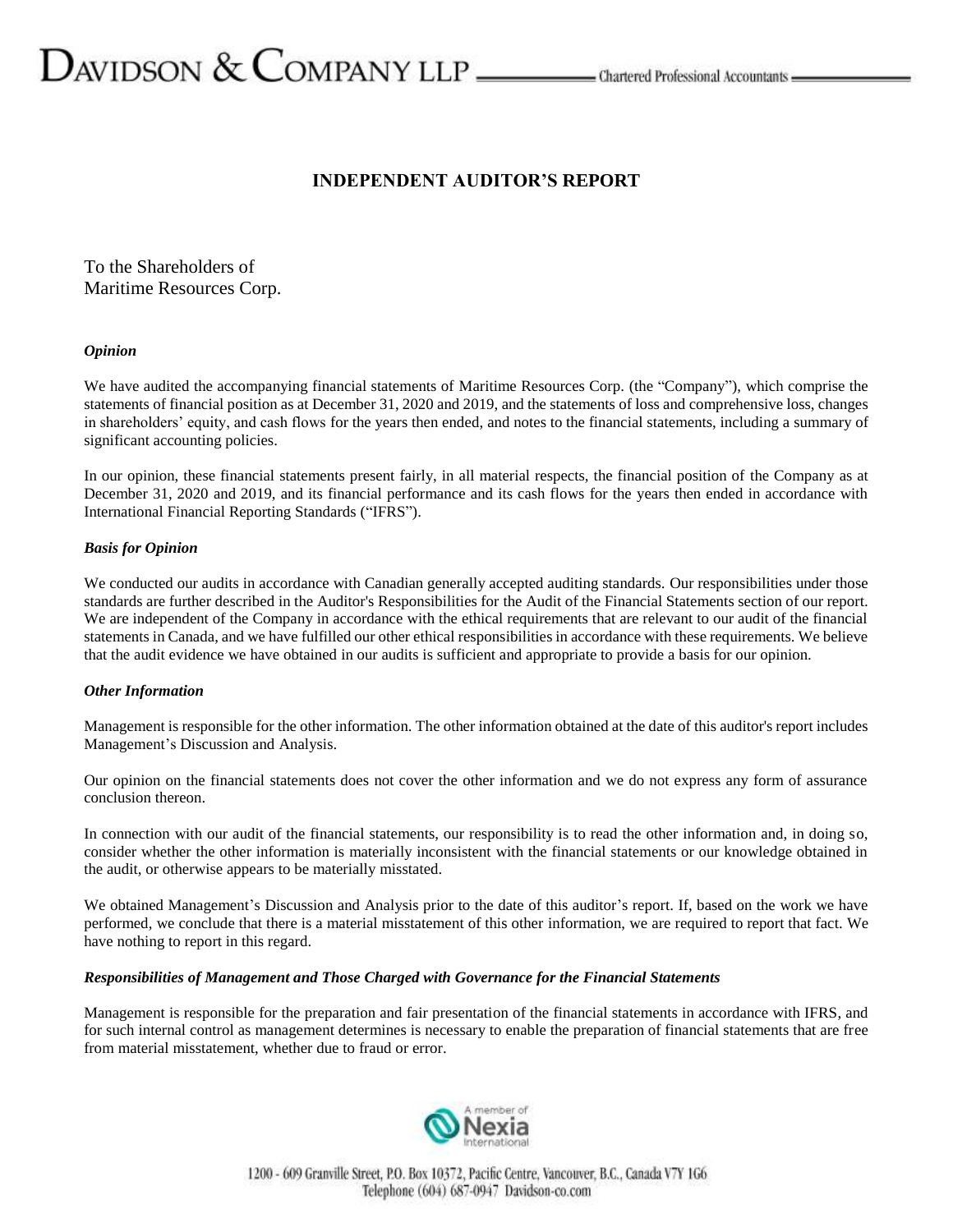In preparing the financial statements, management is responsible for assessing the Company's ability to continue as a going concern, disclosing, as applicable, matters related to going concern and using the going concern basis of accounting unless management either intends to liquidate the Company or to cease operations, or has no realistic alternative but to do so.

Those charged with governance are responsible for overseeing the Company's financial reporting process.

## *Auditor's Responsibilities for the Audit of the Financial Statements*

Our objectives are to obtain reasonable assurance about whether the financial statements as a whole are free from material misstatement, whether due to fraud or error, and to issue an auditor's report that includes our opinion. Reasonable assurance is a high level of assurance, but is not a guarantee that an audit conducted in accordance with Canadian generally accepted auditing standards will always detect a material misstatement when it exists. Misstatements can arise from fraud or error and are considered material if, individually or in the aggregate, they could reasonably be expected to influence the economic decisions of users taken on the basis of these financial statements.

As part of an audit in accordance with Canadian generally accepted auditing standards, we exercise professional judgment and maintain professional skepticism throughout the audit. We also:

- Identify and assess the risks of material misstatement of the financial statements, whether due to fraud or error, design and perform audit procedures responsive to those risks, and obtain audit evidence that is sufficient and appropriate to provide a basis for our opinion. The risk of not detecting a material misstatement resulting from fraud is higher than for one resulting from error, as fraud may involve collusion, forgery, intentional omissions, misrepresentations, or the override of internal control.
- Obtain an understanding of internal control relevant to the audit in order to design audit procedures that are appropriate in the circumstances, but not for the purpose of expressing an opinion on the effectiveness of the Company's internal control.
- Evaluate the appropriateness of accounting policies used and the reasonableness of accounting estimates and related disclosures made by management.
- Conclude on the appropriateness of management's use of the going concern basis of accounting and, based on the audit evidence obtained, whether a material uncertainty exists related to events or conditions that may cast significant doubt on the Company's ability to continue as a going concern. If we conclude that a material uncertainty exists, we are required to draw attention in our auditor's report to the related disclosures in the financial statements or, if such disclosures are inadequate, to modify our opinion. Our conclusions are based on the audit evidence obtained up to the date of our auditor's report. However, future events or conditions may cause the Company to cease to continue as a going concern.
- Evaluate the overall presentation, structure and content of the financial statements, including the disclosures, and whether the financial statements represent the underlying transactions and events in a manner that achieves fair presentation.

We communicate with those charged with governance regarding, among other matters, the planned scope and timing of the audit and significant audit findings, including any significant deficiencies in internal control that we identify during our audit.

We also provide those charged with governance with a statement that we have complied with relevant ethical requirements regarding independence, and to communicate with them all relationships and other matters that may reasonably be thought to bear on our independence, and where applicable, related safeguards.

The engagement partner on the audit resulting in this independent auditor's report is Guy Thomas.

Javidson & Caysary LLP

Vancouver, Canada Chartered Professional Accountants

April 21, 2021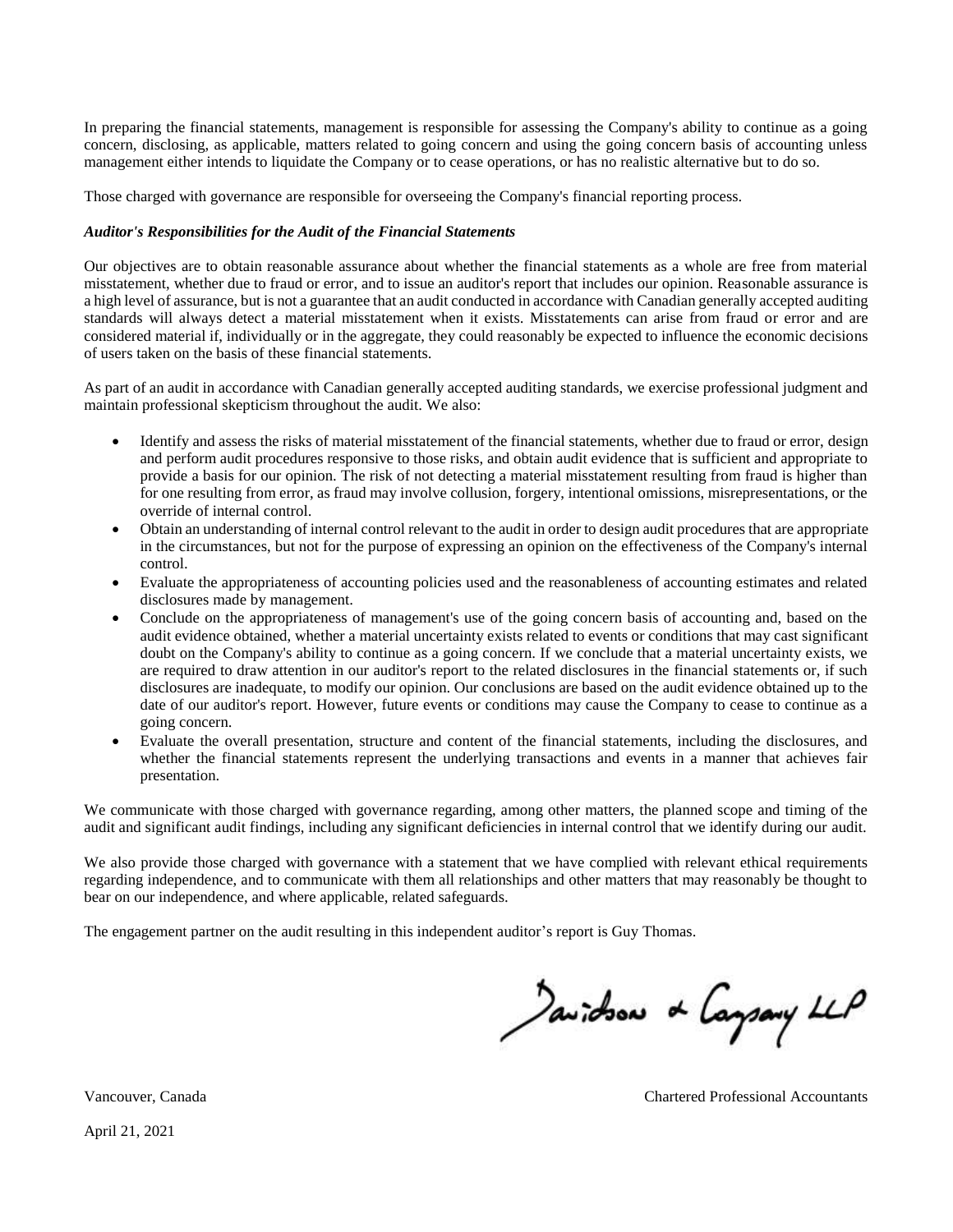

# **STATEMENTS OF FINANCIAL POSITION**

|                                                                    |                | December 31  | December 31 |
|--------------------------------------------------------------------|----------------|--------------|-------------|
| As at                                                              |                | 2020         | 2019        |
| (in Canadian dollars)                                              | <b>Note</b>    | \$           | \$          |
| <b>ASSETS</b>                                                      |                |              |             |
| <b>Current</b>                                                     |                |              |             |
| Cash                                                               | 4              | 6,418,616    | 1,827,157   |
| Receivables                                                        | 5              | 340,039      | 161,546     |
| Prepaid expenses and deposits                                      | 6              | 116,286      | 120,199     |
|                                                                    |                | 6,874,941    | 2,108,902   |
| <b>Property and equipment</b>                                      | $\overline{7}$ | 74,394       | 41,159      |
| <b>Deferred acquisition costs</b>                                  | 7,16           | 277,256      |             |
| <b>Deposits</b>                                                    | 8              | 298,730      |             |
| <b>Exploration and evaluation assets</b>                           | 8              | 18,631,532   | 11,926,382  |
| <b>Total Assets</b>                                                |                | 26,156,853   | 14,076,443  |
| LIABILITIES AND SHAREHOLDERS' EQUITY<br><b>Current liabilities</b> |                |              |             |
| Accounts payable and accrued liabilities                           | 9,12           | 1,015,603    | 453,070     |
| Flow-through premium liability                                     | 11             | 203,613      | 47,599      |
| Current portion of lease liability                                 | 10             | 23,532       | 10,362      |
|                                                                    |                | 1,242,748    | 511,031     |
| <b>Lease liability</b>                                             | 10             | 19,620       |             |
| <b>Total Liabilities</b>                                           |                | 1,262,368    | 511,031     |
| <b>Shareholders' equity</b>                                        |                |              |             |
| Share capital                                                      | 11             | 33,399,928   | 20,568,204  |
| Reserves                                                           | 11             | 1,971,293    | 2,306,044   |
| Royalty reserve                                                    | 11             | 210,700      | 210,700     |
| Deficit                                                            |                | (10,687,436) | (9,519,536) |
| <b>Total Shareholders' Equity</b>                                  |                | 24,894,485   | 13,565,412  |
| <b>Total Liabilities and Shareholders' Equity</b>                  |                | 26,156,853   | 14,076,443  |

Nature of operations and going concern (Note 1) and Subsequent events (Note 16).

*Approved and authorized on behalf of the Board of Directors:*

| "John P. Hayes" | "Mark N.J. Ashcroft" |
|-----------------|----------------------|
| Chairman        | Director             |

*The accompanying notes are an integral part of these financial statements.*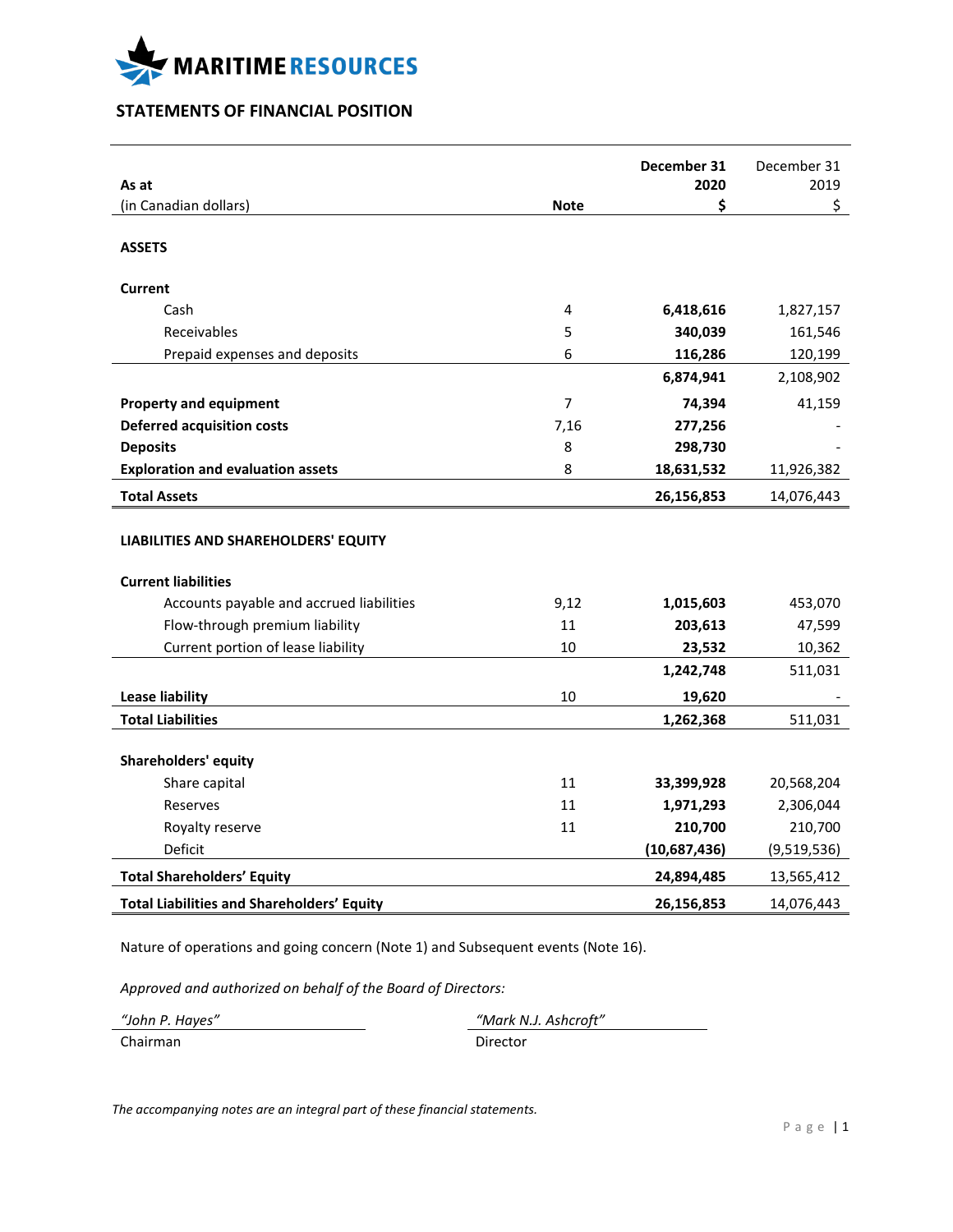

# **STATEMENTS OF LOSS AND COMPREHENSIVE LOSS**

| For the years ended December 31                      |             | 2020        | 2019        |
|------------------------------------------------------|-------------|-------------|-------------|
| (in Canadian dollars)                                | <b>Note</b> | \$          | \$          |
|                                                      |             |             |             |
| <b>EXPENSES</b>                                      |             |             |             |
|                                                      |             |             |             |
| Salaries and benefits                                | 12          | 746,380     | 516,376     |
| Administration                                       | 12          | 196,020     | 243,713     |
| Consulting                                           | 12          | 10,510      | 28,000      |
| Directors' fees and expenses                         | 12          | 79,856      | 77,555      |
| Investor relations and promotion                     |             | 288,661     | 194,780     |
| Professional fees                                    |             | 65,956      | 101,912     |
| Severance                                            | 12          |             | 992,497     |
| Share-based payments                                 | 11,12       | 469,729     | 330,348     |
| Depreciation                                         | 7           | 27,049      | 63,976      |
| Interest expense on lease liability                  | 10          | 138         | 3,178       |
|                                                      |             | (1,884,299) | (2,552,335) |
|                                                      |             |             |             |
| Interest income                                      |             | 22,062      | 62,829      |
| Recognition of flow-through premium liability        | 11          | 563,401     | 483,972     |
|                                                      |             | 585,463     | 546,801     |
| Loss and comprehensive loss for the year             |             | (1,298,836) | (2,005,534) |
| Basic and diluted loss per common share              |             | (0.01)      | (0.01)      |
|                                                      |             |             |             |
| Weighted average number of common shares outstanding |             | 247,324,016 | 173,255,283 |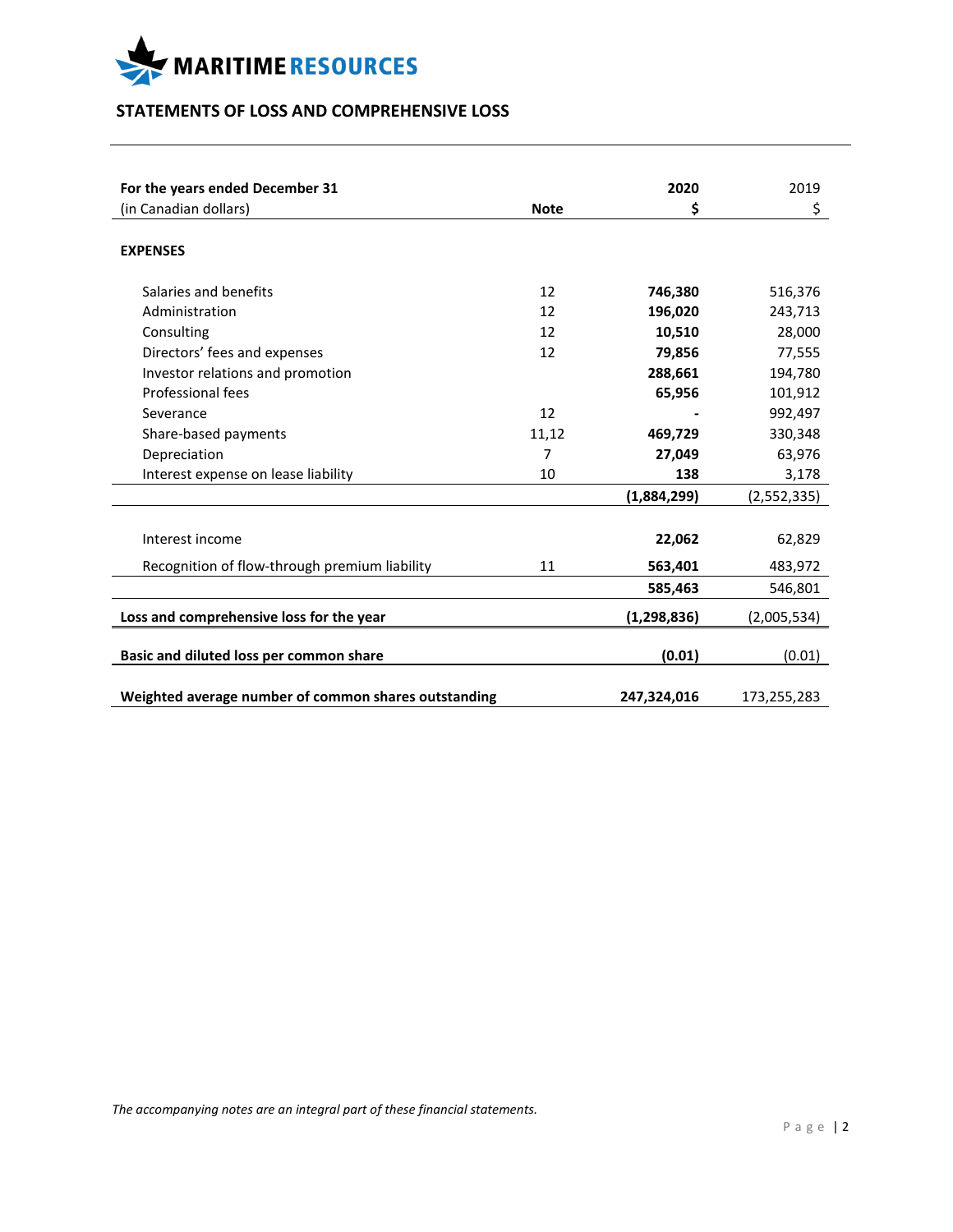

# **STATEMENTS OF CHANGES IN SHAREHOLDERS' EQUITY**

|                                                   |               | Share      |                 | Royalty |                |               |
|---------------------------------------------------|---------------|------------|-----------------|---------|----------------|---------------|
|                                                   | <b>Shares</b> | capital    | <b>Reserves</b> | reserve | <b>Deficit</b> | <b>Total</b>  |
| (in Canadian dollars)                             | #             | Ś.         | \$              | \$      | \$             | \$.           |
| Balance, December 31, 2018                        | 131,953,807   | 15,063,535 | 2,278,901       | 210,700 | (7,616,293)    | 9,936,843     |
| Issued for private placements (Note 11)           | 56,896,662    | 6,092,499  |                 |         |                | 6,092,499     |
| Share issuance costs (Note 11)                    |               | (468, 161) |                 |         |                | (468, 161)    |
| Finders' warrants (Note 11)                       |               | (126, 562) | 126,562         |         |                |               |
| Flow-through premium liability (Note 11)          |               | (402, 833) |                 |         |                | (402, 833)    |
| Issued for mineral properties (Note 8,11)         | 975,000       | 82,250     |                 |         |                | 82,250        |
| Warrant expiry (Note 11)                          |               | 327,476    | (327, 476)      |         |                |               |
| Share-based payment (Note 11)                     |               |            | 330,348         |         |                | 330,348       |
| Reserves transferred on expired options (Note 11) |               |            | (102, 291)      |         | 102,291        |               |
| Loss for the year                                 |               |            |                 |         | (2,005,534)    | (2,005,534)   |
| Balance, December 31, 2019                        | 189,825,469   | 20,568,204 | 2,306,044       | 210,700 | (9,519,536)    | 13,565,412    |
| Issued for private placements (Note 11)           | 109,877,292   | 12,205,133 |                 |         |                | 12,205,133    |
| Issued for warrant exercises (Note 11)            | 9,606,608     | 1,791,657  | (436, 777)      |         |                | 1,354,880     |
| Issued for stock option exercises (Note 11)       | 825,000       | 170,230    | (67, 730)       |         |                | 102,500       |
| Shares issued for advisory fees (Note 11)         | 150,000       | 24,000     |                 |         |                | 24,000        |
| Share issuance costs (Note 11)                    |               | (988, 686) |                 |         |                | (988, 686)    |
| Finders' warrants (Note 11)                       |               | (275, 280) | 275,280         |         |                |               |
| Finders' shares (Note 11)                         | 666,864       | 60,018     |                 |         |                | 60,018        |
| Flow-through premium liability (Note 11)          |               | (719, 415) |                 |         |                | (719, 415)    |
| Issued for mineral properties (Note 8,11)         | 1,050,000     | 119,750    |                 |         |                | 119,750       |
| Warrant expiry (Note 11)                          |               | 444,317    | (444, 317)      |         |                |               |
| Share-based payment (Note 11)                     |               |            | 469,729         |         |                | 469,729       |
| Reserves transferred on expired options (Note 11) |               |            | (130, 936)      |         | 130,936        |               |
| Loss for the year                                 |               |            |                 |         | (1, 298, 836)  | (1, 298, 836) |
| Balance, December 31, 2020                        | 312,001,233   | 33,399,928 | 1,971,293       | 210,700 | (10,687,436)   | 24,894,485    |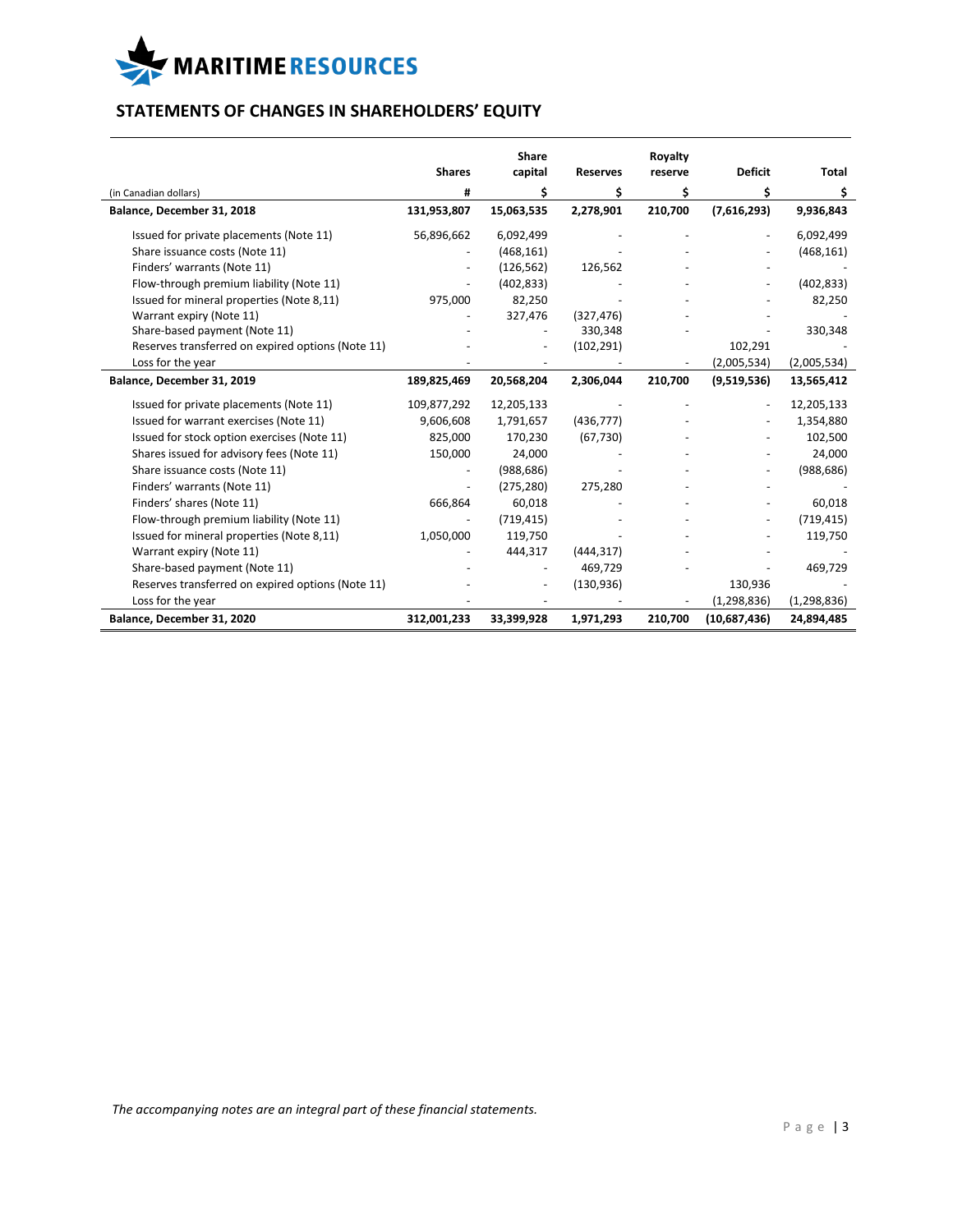

# **STATEMENTS OF CASH FLOWS**

| For the years ended December 31<br>(in Canadian dollars)                                                                  | 2020<br>\$         | 2019<br>\$    |
|---------------------------------------------------------------------------------------------------------------------------|--------------------|---------------|
| Cash flows from operating activities                                                                                      |                    |               |
| Loss for the year                                                                                                         | (1, 298, 836)      | (2,005,534)   |
|                                                                                                                           |                    |               |
| Items not involving cash:                                                                                                 |                    |               |
| Share-based payment                                                                                                       | 469,729            | 330,348       |
| Depreciation                                                                                                              | 27,049             | 63,976        |
| Advisory fees                                                                                                             | 24,000             |               |
| Flow-through premium recovery                                                                                             | (563, 401)         | (483, 972)    |
| Changes in non-cash working capital items:                                                                                |                    |               |
| (Increase) decrease in receivables                                                                                        | (164, 968)         | (96, 498)     |
| (Increase) decrease in accrued interest receivable                                                                        | (13, 525)          | (24,095)      |
| (Increase) decrease in prepaid expenses                                                                                   | 3,913              | (74, 040)     |
| Increase (decrease) in accounts payable                                                                                   |                    |               |
| and accrued liabilities                                                                                                   | 18,635             | 10,809        |
| Net cash provided by (used in) operating activities                                                                       | (1,497,404)        | (2, 279, 006) |
|                                                                                                                           |                    |               |
| Cash flows from investing activities                                                                                      |                    |               |
| Exploration and evaluation expenditures                                                                                   | (6,423,032)        | (3,847,718)   |
| Deferred acquisition costs                                                                                                | (277, 256)         |               |
| Recoveries and grant                                                                                                      | 82,800             | 65,250        |
| Property and equipment expenditures<br>Net cash provided by (used in) investing activities                                | (13, 210)          | (30, 451)     |
|                                                                                                                           | (6,630,698)        | (3,812,919)   |
| Cash flows from financing activities                                                                                      |                    |               |
| Proceeds from private placement                                                                                           | 12,205,133         | 6,092,499     |
| Proceeds from exercise of warrants                                                                                        | 1,354,880          |               |
| Proceeds from exercise of options                                                                                         | 102,500            |               |
| Share issue costs                                                                                                         | (928, 668)         | (468, 161)    |
| Repayment of lease liability                                                                                              | (14, 284)          | (64, 322)     |
| Net cash provided by (used in) financing activities                                                                       | 12,719,561         | 5,560,016     |
| Change in cash during the year                                                                                            | 4,591,459          | (531,909)     |
| Cash, beginning of the year                                                                                               | 1,827,157          | 2,359,066     |
| Cash, end of the year                                                                                                     | 6,418,616          | 1,827,157     |
| <b>Supplemental disclosure</b>                                                                                            |                    |               |
| Cash paid for interest                                                                                                    | 138                | 3,178         |
| Supplemental disclosure of non-cash financial and investing activities                                                    |                    |               |
| Recognition of right of use asset and lease liability                                                                     | 47,074             | 74,684        |
| Fair value of finders' shares and warrants                                                                                | 275,280            | 126,562       |
| Expiry of stock options                                                                                                   | 130,936            | 102,291       |
| Expiry of warrants                                                                                                        | 444,317            | 327,476       |
| Exploration and evaluation assets included in accounts payable<br>Fair value allocation of options and warrants exercised | 926,411<br>504,507 | 382,513       |
| Flow-through share premium                                                                                                | 719,415            | 402,833       |
| Shares issued for property                                                                                                | 119,750            | 82,250        |
| Shares issued to advisors                                                                                                 | 60,018             |               |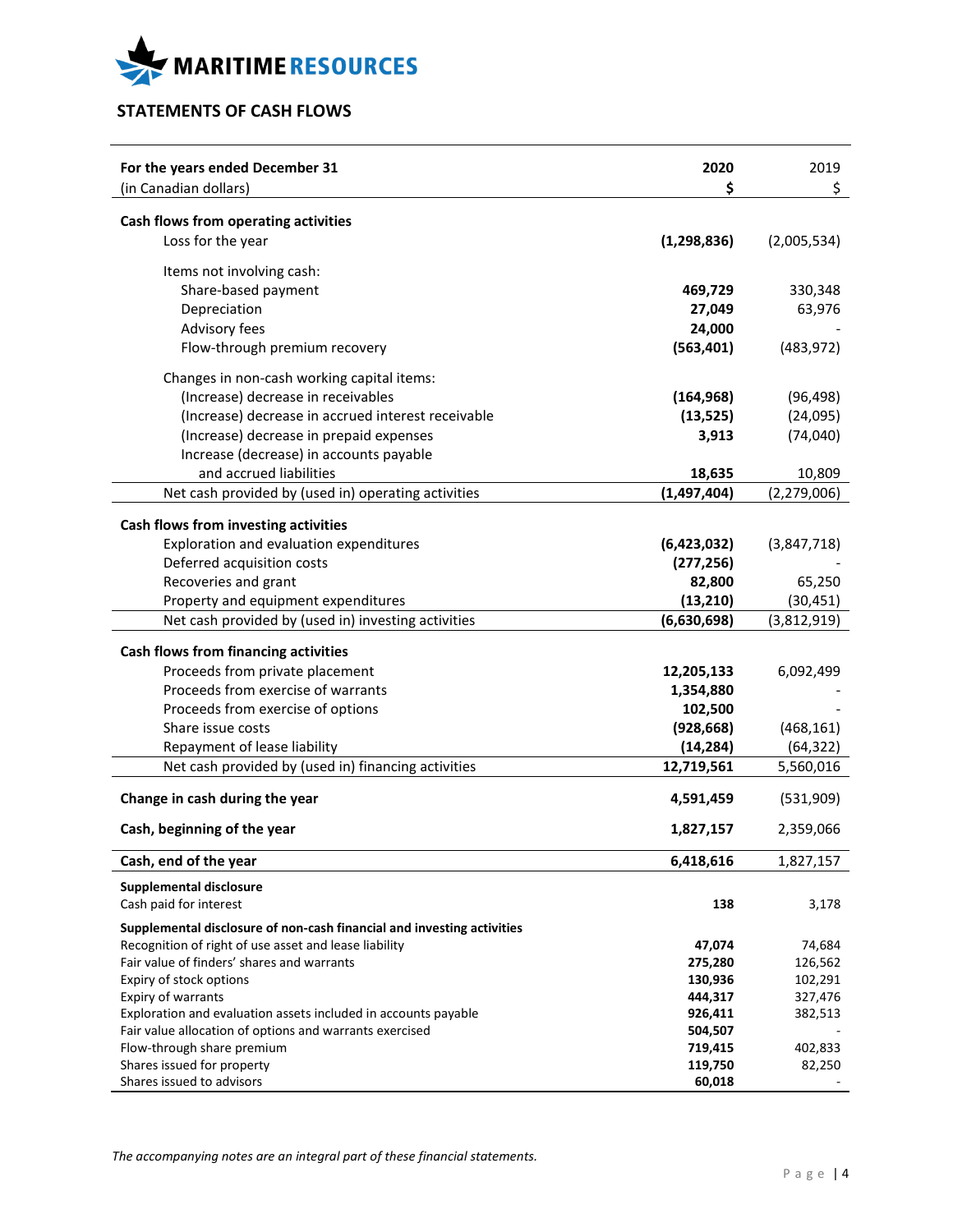

**NOTES TO THE FINANCIAL STATEMENTS** For the years ended December 31, 2020 and 2019 *(expressed in Canadian dollars)*

# **1. NATURE OF OPERATIONS AND GOING CONCERN**

Maritime Resources Corp. (the "Company" or "Maritime") was incorporated under the Business Corporations Act (British Columbia) on May 14, 2007. Maritime is an exploration stage company focused on re-starting the past producing Hammerdown Gold Mine located near the Baie Verte mining district in Newfoundland and Labrador, Canada as well as exploration on its other properties in the region.

The Company's registered and records office is 3200 - 650 West Georgia Street, Vancouver, BC, Canada, V6B 4P7. The Company also has an office in Toronto at 1900 - 110 Yonge Street, Toronto, ON, Canada, M5C 1T4. The shares of the Company are traded on the TSX Venture Exchange ("TSX-V") under the symbol MAE.

As the Company is in the exploration stage, the recoverability of the costs incurred to date on exploration properties is dependent upon the existence of economically recoverable reserves, the ability of the Company to obtain the necessary financing to complete the exploration and development of its properties and upon future profitable production or proceeds from the disposition of the properties and deferred exploration expenditures. In March 2020 the World Health Organization declared coronavirus COVID-19 a global pandemic. This contagious disease outbreak, which has continued to spread, and any related adverse public health developments, has adversely affected workforces, economies and financial markets globally, potentially leading to an economic downturn or recessionary conditions. To date the COVID-19 pandemic has not decreased the Company's access to capital market financing, nor negatively impacted our business and financial position. The Company implemented strict health and safety protocols and monitors and adheres to government and medical guidelines. Maritime will continue to assess the impact of COVID-19 which remains a risk that could have material negative effects on our business or financial position in the future.

These financial statements have been prepared by management in accordance with International Financial Reporting Standards ("IFRS") applicable to a going concern, which assumes that the Company will be able to realize its assets and discharge its liabilities in the normal course of business for the foreseeable future. The Company has incurred ongoing losses. The continuing operations of the Company are dependent upon its ability to continue to raise adequate financing and to commence profitable operations in the future and repay its liabilities arising from normal business operations as they become due. Although it has been successful in raising financing in the past, there is no assurance it will be able to do so in the future. The Company estimates that, with its most recent financing, it has sufficient working capital to continue as a going concern beyond one year.

These financial statements do not include any adjustments relating to the recoverability and classification of recorded asset amounts and classification of liabilities that might be necessary should the Company be unable to continue in existence. Such adjustments could be material.

# **2. STATEMENT OF COMPLIANCE AND BASIS OF PRESENTATION**

These financial statements, including comparatives, have been prepared in accordance with IFRS as issued by the International Accounting Standards Board ("IASB") and Interpretations issued by the International Financial Reporting Interpretations Committee ("IFRIC").

The financial statements have been prepared using the historical cost basis, except for financial instruments which are stated at fair value and have been prepared using the accrual basis of accounting except for cash flow information. All dollar amounts presented are in Canadian dollars unless otherwise specified. The accounting policies have been applied consistently to all years presented in these financial statements, unless otherwise indicated.

These financial statements were authorized for issue by the Board of Directors on April 21, 2021.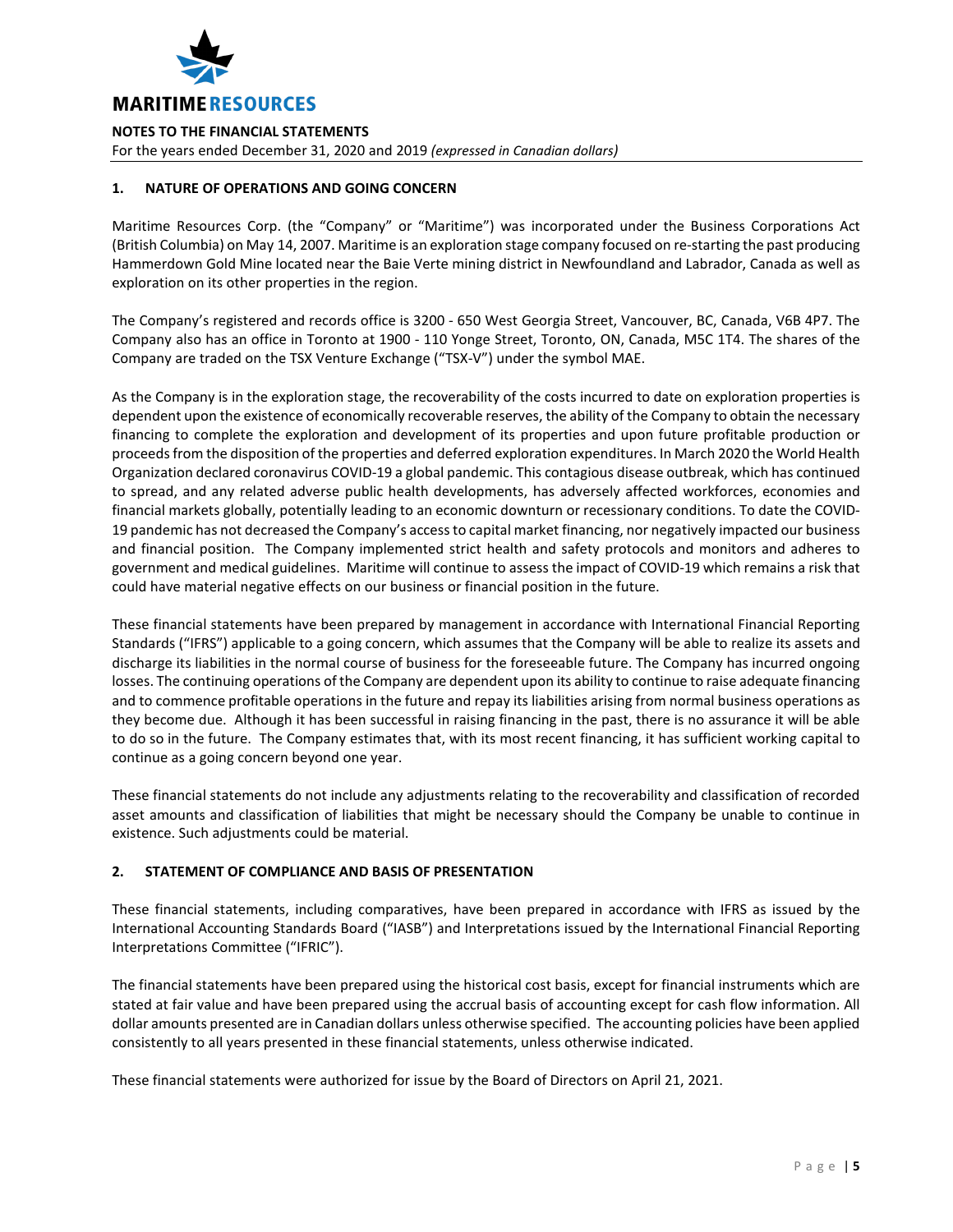

For the years ended December 31, 2020 and 2019 *(expressed in Canadian dollars)*

# **Use of estimates and judgments**

The preparation of financial statements in conformity with IFRS requires management to make judgments, estimates and assumptions that affect the application of policies and reported amounts of assets and liabilities, and revenue and expenses. The estimates and associated assumptions are based on historical experience and various other factors that are believed to be reasonable under the circumstances, the results of which form the basis of making the judgments about carrying values of assets and liabilities that are not readily apparent from other sources. Actual results may differ from these estimates.

The estimates and underlying assumptions are reviewed on an ongoing basis. Revisions to accounting estimates are recognized in the period in which the estimate is revised if the revision affects only that period or in the period of the revision and further periods if the review affects both current and future periods.

Critical judgments exercised in the application of accounting policies having the most significant effects on the amounts recognized in the financial statements are as follows:

*Economic recoverability and profitability of future economic benefits of exploration and evaluation assets* – Management has determined that exploration, evaluation and related costs incurred which were capitalized may have future economic benefits and may be economically recoverable. Management uses several criteria in its assessments of economic recoverability and probability of future economic benefits, including geological and other technical information, a history of conversion of mineral deposits with similar characteristics to its properties, evaluation of permitting and environmental issues and other such factors.

*Royalty reserve* - Royalty reserve includes proceeds received from royalty units, repayable from future production. As future production is not determinable, the royalty units have been classified as capital in nature.

*Going concern* - The Company assesses its ability to continue as a going concern at each period end. In assessing whether the going concern assumption is appropriate, management takes into account all available information about the future, which is at least twelve months from the end of the reporting period and include a detailed analysis of the Company's projected estimated capital and operating expenses and estimated financing requirements and abilities (see Note 1).

The most significant accounts that require estimates as the basis for determining the stated amounts include the following:

*Valuation of share-based payments, broker compensation and finders' warrants* – The Company uses the Black-Scholes Option Pricing Model for valuation of share-based payments, agent compensation and finders' warrants, which requires the input of subjective assumptions including expected price volatility, interest rate, and forfeiture rate. Changes in the input assumptions can materially affect the fair value estimate and the Company's results and equity reserves. The resulting value calculated is not necessarily the value that the holder of the option could receive in an arm's length transaction, given that there is no market for the options and they are not transferable.

*Income taxes* – In assessing the probability of realizing deferred tax assets, management makes estimates related to expectation of future taxable income, applicable tax opportunities, expected timing of reversals of existing temporary differences and the likelihood that the tax position taken will be sustained upon examination by applicable tax authorities. In making its assessments, management gives additional weight to positive and negative evidence that can be objectively verified.

While management believes that these estimates are reasonable, actual results could differ from those estimates and could impact future results of operation and cash flows.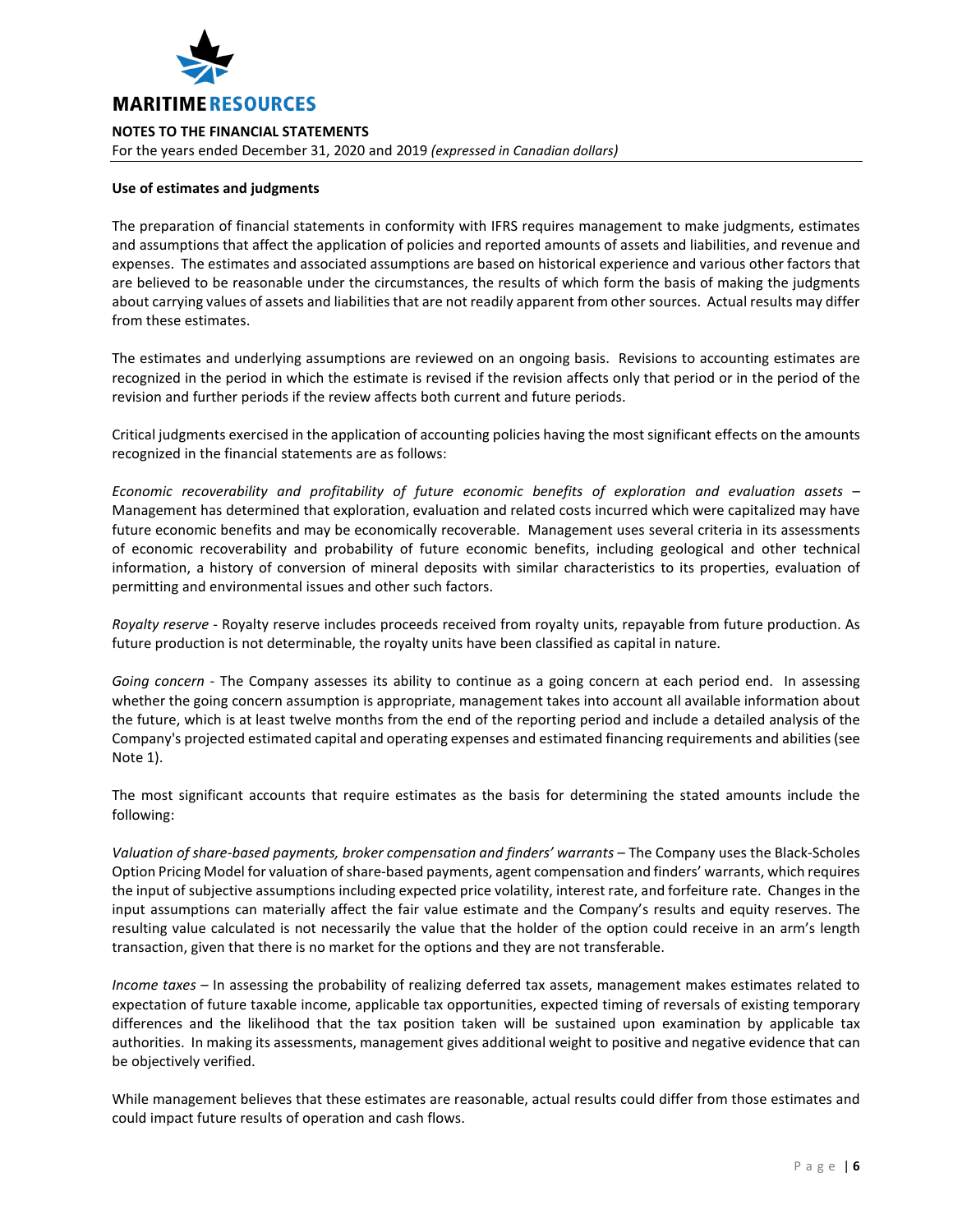

For the years ended December 31, 2020 and 2019 *(expressed in Canadian dollars)*

# **3. SIGNIFICANT ACCOUNTING POLICIES**

#### **(a) Functional and presentation currency**

The Company's functional and presentation currency is the Canadian dollar.

#### **(b) Segmented information**

The Company has one operating segment, mineral exploration and evaluation, and operates in one geographical segment, being Canada.

#### **(c) Cash**

Cash includes cash and highly liquid investments in the form of demand term deposits, Government of Canada treasury bills, and Guaranteed Investment Certificates, denominated in US dollars and Canadian dollars, with investment terms that are less than 90 days at the time of acquisition. These investments are stated at cost plus accrued interest, which approximate their fair value.

#### **(d) Property and equipment**

Property and equipment are stated at cost, less accumulated depreciation and amortization and any impairment. Cost includes expenditures that are directly attributable to the acquisition of the asset. Subsequent costs are included in the asset's carrying amount or recognized as a separate asset, as appropriate, only when it is probable that future economic benefits associated with the item will flow to the Company and the cost can be measured reliably. The carrying amount of a replaced asset is derecognized when replaced. Repairs and maintenance costs are charged to profit or loss during the period in which they are incurred.

Property and equipment will be depreciated using the straight-line method over their estimated useful lives.

The assets' residual values, method of depreciation and useful lives, are reviewed annually and modified if appropriate. An asset's carrying amount is written down immediately to its recoverable amount if the asset's carrying amount is greater than its estimated recoverable amount. Gains and losses on disposals of property and equipment are determined by comparing the proceeds with the carrying amount of the asset and are included as part of other gains and losses in profit or loss.

#### **(e) Exploration and evaluation assets ("E&E")**

Once the legal right to explore a property has been obtained, costs directly related to E&E expenditures are recognized and capitalized, in addition to the acquisition costs, net of recoveries, on a property-by-property basis. These direct expenditures include such costs as materials used, surveying costs, geology, geophysics and drilling costs and payments made to contractors during the exploration phase. Costs not directly attributable to E&E activities, including general administrative overhead costs, are expensed in the period in which they occur.

From time to time the Company may acquire or dispose of a mineral property pursuant to the terms of an option agreement. As the options are exercisable entirely at the discretion of the optionee, the amounts payable or receivable are not recorded. Option payments and government assistance are recorded as property costs or recoveries when the payments are made or received.

Upon completion of a feasibility study and when commercial viability is demonstrated and an impairment test is performed, capitalized exploration and evaluation assets are transferred to and classified as mineral property development costs. Costs associated with the commissioning of new assets incurred in the period before they are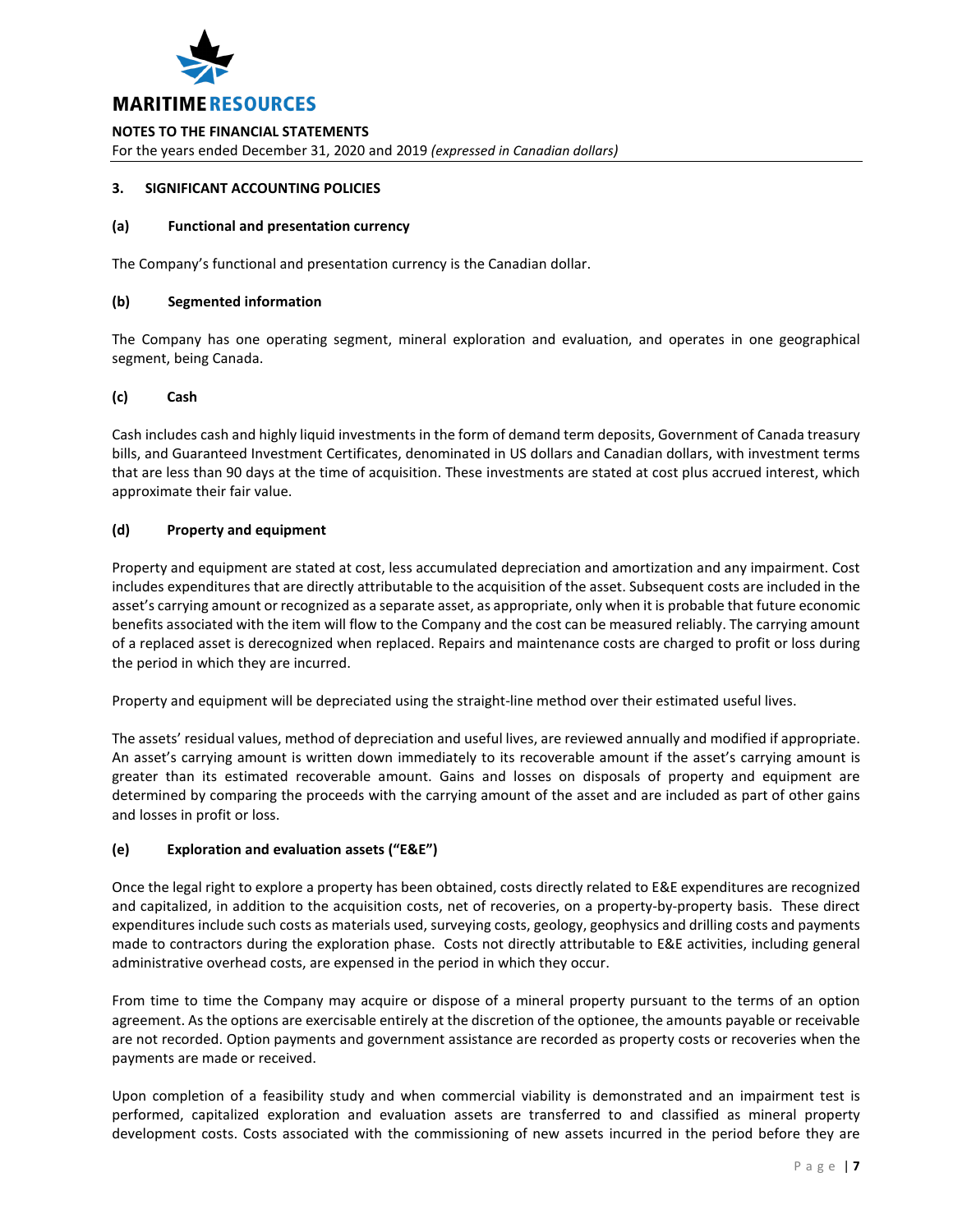

For the years ended December 31, 2020 and 2019 *(expressed in Canadian dollars)*

operating in the way intended by management, are capitalized. Development costs are net of the proceeds of the sale of metals from ore extracted during the development phase. Interest on borrowings related to the construction and development of assets are capitalized until substantially all the activities required to make the asset ready for its intended use are complete.

If economically recoverable ore reserves are developed, capitalized costs of the related property will be reclassified as mining assets and will be amortized using the unit-of-production method. When a property is deemed to no longer have commercially viable prospects to the Company, E&E expenditures in respect of the project are deemed to be impaired. Accordingly, E&E costs, in excess of estimated recoveries, are written off to profit or loss.

## *Impairment*

The Company assesses E&E assets for impairment at each statement of financial position date or whenever facts and circumstances suggest that the carrying amount of an asset may exceed its recoverable amount. The recoverable amount is the higher of the asset's fair value less costs to sell and value in use. A cash-generating unit is the smallest identifiable group of E&E assets that generates cash inflows that are largely independent of the cash inflows from other assets or groups of assets.

## *Title to mineral properties*

Although the Company has taken steps to verify title to the properties in which it has an interest in accordance with industry standards for properties in the exploration stage, these procedures do not guarantee that title to the properties will not be challenged or impugned. Property title may be affected by undetected defects, be subject to unregistered prior agreements, transfers or land claims, or be non-compliant with regulatory requirements.

# **(f) Provision for environmental rehabilitation**

The Company is subject to the laws and regulations relating to environmental matters in all jurisdictions in which it operates, including provisions relating to property reclamation, discharge of hazardous material and other matters. The Company may also be held liable should environmental problems be discovered that were caused by former owners and operators of its properties and properties in which it has previously had an interest. The Company conducts its mineral exploration activities in compliance with applicable environmental protection legislation. The Company is not aware of any existing environmental problems related to any of its current or former properties that may result in material liability to the Company.

Environmental legislation is becoming increasingly stringent and costs and expenses of regulatory compliance are increasing. The impact of new and future environmental legislation on the Company's operations may cause additional expenses and restrictions. If the restrictions adversely affect the scope of exploration and evaluation on the resource properties, the potential for production on the properties may be diminished or negated.

The Company recognizes liabilities for legal or constructive obligations associated with the retirement of mineral properties and equipment. The net present value of future rehabilitation costs is capitalized to the related asset along with a corresponding increase in the rehabilitation provision in the period incurred. Discount rates, using a pre-tax rate, that reflect the time value of money are used to calculate the net present value.

The Company's estimates of reclamation costs could change as a result of changes in regulatory requirements, discount rates and assumptions regarding the amount and timing of the future expenditures. These changes are recorded directly to the related assets with a corresponding entry to the rehabilitation provision.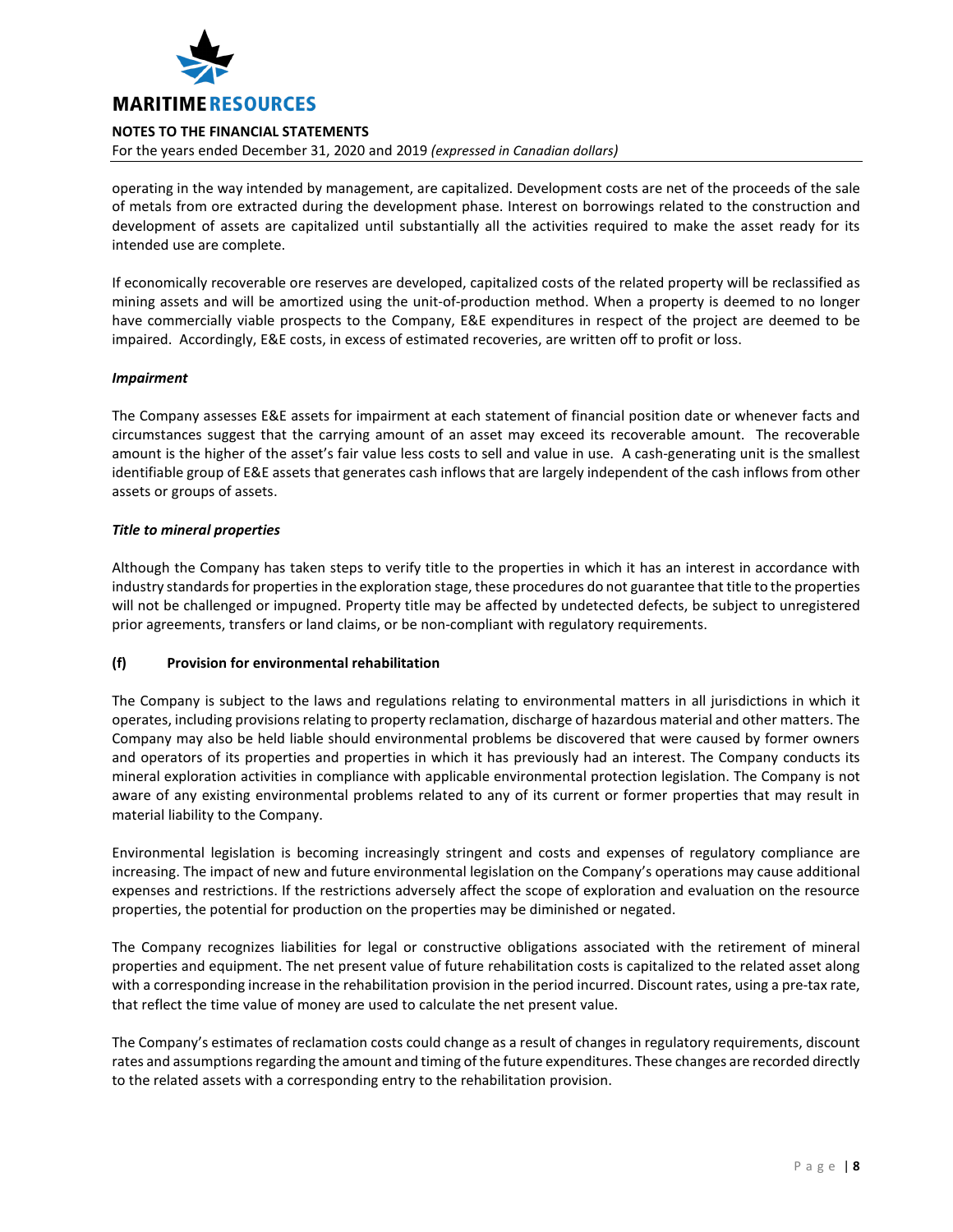

For the years ended December 31, 2020 and 2019 *(expressed in Canadian dollars)*

The increase in the provision due to the passage of time is recognized as interest expense. The Company does not have any significant environmental rehabilitation provision.

# **(g) Provisions**

Provisions are recorded when a present legal or constructive obligation exists as a result of past events where it is probable that an outflow of resources embodying economic benefits will be required to settle the obligation, and a reliable estimate of the amount of the obligation can be made.

The amount recognized as a provision is the best estimate of the consideration required to settle the present obligation at the statement of financial position date, taking into account the risks and uncertainties surrounding the obligation. Where a provision is measured using the cash flows estimated to settle the present obligation, its carrying amount is the present value of those cash flows. When some or all of the economic benefits required to settle a provision are expected to be recovered from a third party, the receivable is recognized as an asset if it is virtually certain that reimbursement will be received, and the amount receivable can be measured reliably.

# **(h) Financial instruments**

The Company classifies its financial instruments measured at fair value at one of three levels according to the relative reliability of the inputs used to estimate the fair value:

- Level 1 quoted prices (unadjusted) in active markets for identical assets or liabilities;
- Level 2 inputs other than quoted prices included in Level 1 that are observable for the asset or liability, either directly (i.e., as prices) or indirectly (i.e., derived from prices); and
- Level 3 inputs for the asset or liability that are not based on observable market data (unobservable inputs).

## *Financial assets*

On initial recognition, financial assets are recognized at fair value and are subsequently classified and measured at: (i) amortized cost; (ii) fair value through other comprehensive income ("FVOCI"); or (iii) fair value through profit or loss ("FVTPL"). The classification of financial assets is generally based on the business model in which a financial asset is managed and its contractual cash flow characteristics. A financial asset is measured at fair value net of transaction costs that are directly attributable to its acquisition except for financial assets at FVTPL where transaction costs are expensed. All financial assets not classified and measured at amortized cost or FVOCI are classified as FVTPL. On initial recognition of an equity instrument that is not held for trading, the Company may irrevocably elect to present subsequent changes in the investment's fair value in other comprehensive income/loss.

The classification determines the method by which the financial assets are carried on the statement of financial position subsequent to inception and how changes in value are recorded. Receivables and deposits are measured at amortized cost with subsequent impairment recognized in profit or loss. Cash is classified as FVTPL.

## *Impairment*

An 'expected credit loss' impairment model applies which requires a loss allowance to be recognized based on expected credit losses. The estimated present value of future cash flows associated with the asset is determined and an impairment loss is recognized for the difference between this amount and the carrying amount as follows: the carrying amount of the asset is reduced to estimated present value of the future cash flows associated with the asset, discounted at the financial asset's original effective interest rate, either directly or through the use of an allowance account and the resulting loss is recognized in profit or loss for the period.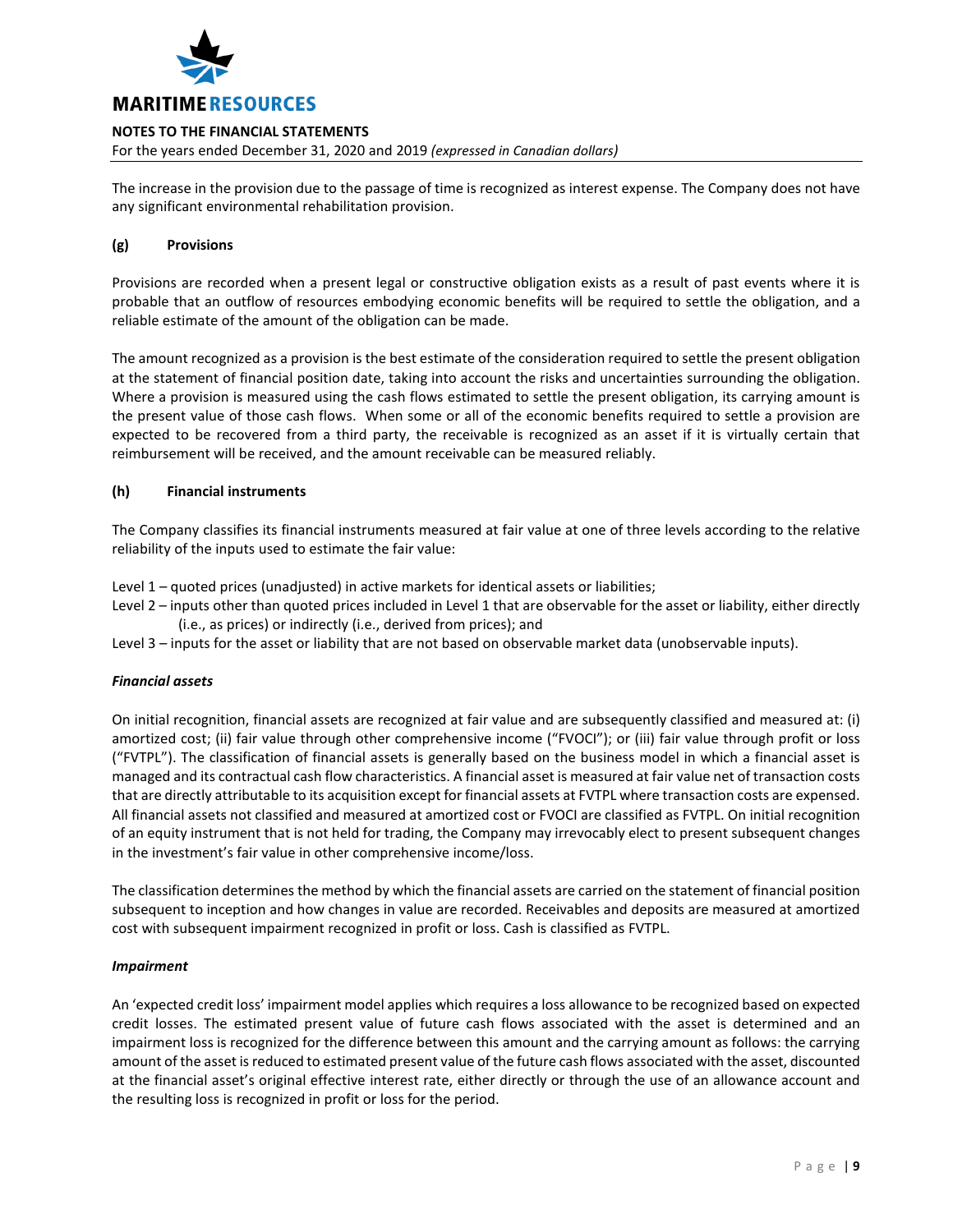

For the years ended December 31, 2020 and 2019 *(expressed in Canadian dollars)*

In a subsequent period, if the amount of the impairment loss related to financial assets measured at amortized cost decreases, the previously recognized impairment loss is reversed through profit or loss to the extent that the carrying amount of the investment at the date the impairment is reversed does not exceed what the amortized cost would have been had the impairment not been recognized.

# *Financial liabilities*

Financial liabilities are designated as either: (i) fair value through profit or loss; or (ii) amortized cost. All financial liabilities are classified and subsequently measured at amortized cost except for financial liabilities at FVTPL. The classification determines the method by which the financial liabilities are carried on the statement of financial position subsequent to inception and how changes in value are recorded. Accounts payable and accrued liabilities, and loans are classified as amortized cost.

As at December 31, 2020, the Company does not have any derivative financial liabilities.

# **(i) Leases**

At inception of a contract, the Company assesses whether the contract is, or contains, a lease. A contract is, or contains, a lease if the contract conveys the right to control the use of an identified asset for a period of time in exchange for consideration.

The Company recognizes a right-of-use asset and a lease liability at the commencement date of a lease. The right-ofuse asset is initially measured at cost, which is comprised of the initial amount of the lease liability adjusted for any lease payments made at or before the commencement date, plus any decommissioning and restoration costs, less any lease incentives received.

The right-of-use asset is subsequently depreciated using the straight-line method from the commencement date to the earlier of the end of the lease term, or the end of the useful life of the asset. In addition, the right-of-use asset may be reduced due to impairment losses, if any, and adjusted for certain remeasurements of the lease liability.

A lease liability is initially measured at the present value of the lease payments that are not paid at the commencement date, discounted by the interest rate implicit in the lease, or if that rate cannot be readily determined, the incremental borrowing rate.

Lease payments included in the measurement of the lease liability are comprised of:

- fixed payments, including in-substance fixed payments, less any lease incentives receivable;
- variable lease payments that depend on an index or a rate, initially measured using the index or rate as at the commencement date;
- amounts expected to be payable under a residual value guarantee;
- exercise prices of purchase options if the Company is reasonably certain to exercise that option; and
- payments of penalties for terminating the lease, if the lease term reflects the lessee exercising an option to terminate the lease.

Lease payments are allocated between the lease liability and interest expense. Interest expense is charged to profit or loss over the lease period so as to produce a constant periodic rate of interest on the remaining balance of the liability for each period.

The lease liability is remeasured when there is a change in future lease payments arising from a change in an index or rate, if there is a change in the Company's estimate of the amount expected to be payable under a residual value guarantee, or if the Company changes its assessment of whether it will exercise a purchase, extension or termination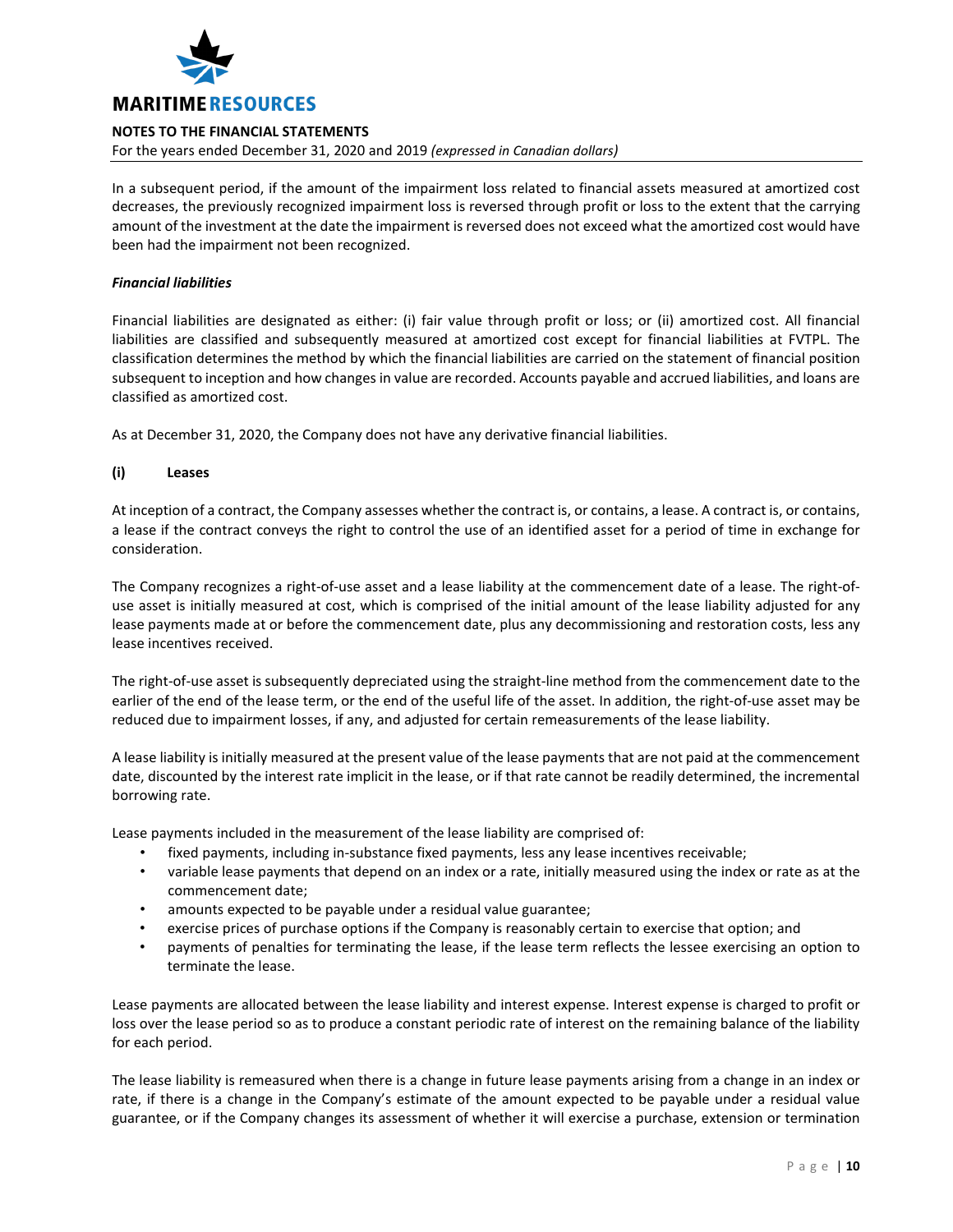

For the years ended December 31, 2020 and 2019 *(expressed in Canadian dollars)*

option. Variable lease payments not included in the initial measurement of the lease liability are charged directly to profit or loss.

## **(j) Income taxes**

Deferred tax assets and liabilities are recognized for the future tax consequences attributable to differences between the financial statement carrying amounts of existing assets and liabilities and their respective tax basis. Deferred tax assets and liabilities are measured using substantively enacted tax rates expected to apply to taxable income in the years in which those temporary differences are expected to be recovered or settled. Deferred income tax assets also result from unused loss carry-forwards, resource related pools and other deductions. A deferred tax asset is recognized for unused tax losses, tax credits and deductible temporary differences to the extent that it is probable that future taxable profits will be available against which they can be utilized. Deferred tax assets are reviewed at each reporting date and are reduced to the extent that it is no longer probable that the related tax benefit will be realized.

## **(k) Share-based payments**

The Company grants stock options to acquire common shares of the Company to directors, officers, employees and consultants. The Board of Directors grants such options for periods of up to ten years, with vesting periods determined at its discretion and at prices not less than the closing market price on the grant date.

The fair value of the options is measured at grant date, using the Black-Scholes option pricing model, and is recognized over the period during which the options are earned. A forfeiture rate is estimated on the grant date and is adjusted to reflect the actual number of options that vest. The fair value of the options is measured at the date of grant. Sharebased payments to non-employees are measured at the fair value of the goods or services received or the fair value of the equity instruments issued, if it is determined the fair value of the goods or services cannot be reliably measured and are recorded at the date the goods or services are received. The offset to the recorded cost is to share-based payments reserve. Consideration received on the exercise of stock options is recorded as share capital and the related share-based payments reserve is transferred to share capital. Upon expiry, the recorded value is transferred to deficit.

The Company grants compensation warrants to agents and underwriters for services provided. The equity-based sharebased payment transactions are measured at the fair value of goods or services received, except where that fair value cannot be estimated reliably, in which case they are measured at the fair value of the equity instruments granted, measured at the date the entity obtains the goods or the counterparty renders the service. Consideration received on exercise of the compensation warrants is recorded as share capital and the related warrant reserve is transferred to share capital. Upon expiry, the recorded value is transferred to share capital.

# **(l) Flow-through shares, private placement units, royalty units and treasury shares**

At the time of closing a financing involving flow-through shares, the Company allocates the gross proceeds received (i.e., the "flow-through share premium") as follows:

- Share capital the market value of the share.
- Flow-through share premium recorded as a liability and equal to the estimated premium, if any, investors pay for the flow-through feature based on the residual value method.
- Warrants recorded as reserves based on the residual value method.

Thereafter, as qualifying resource expenditures are incurred, these costs are expensed and the flow-through share premium is amortized to profit or loss on a pro-rata basis.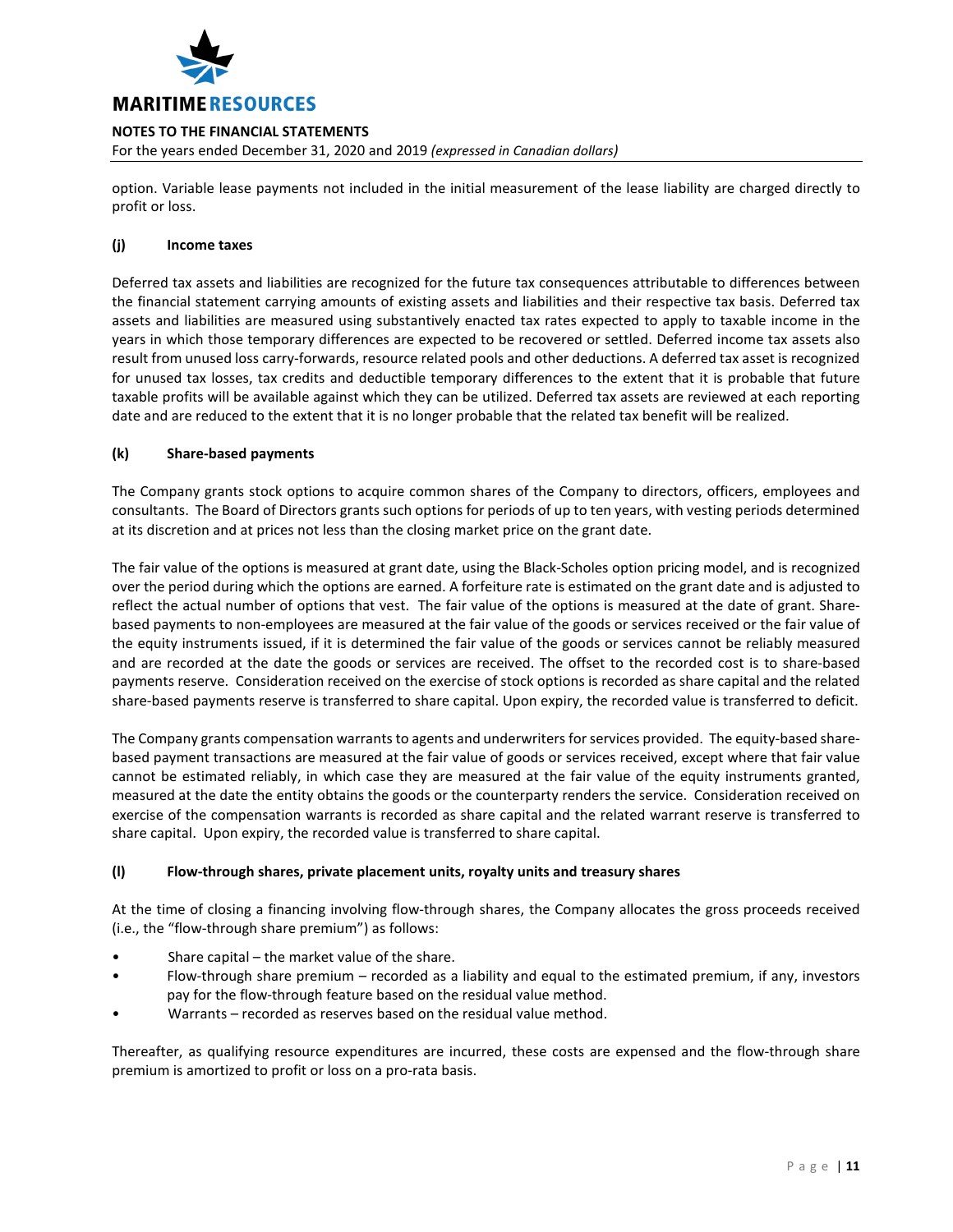

For the years ended December 31, 2020 and 2019 *(expressed in Canadian dollars)*

The Company may also be subject to a Part XII.6 tax on flow-through proceeds renounced under the Look-back Rule, in accordance with Government of Canada flow-through regulations. When applicable, this tax is accrued and recorded to profit or loss.

Proceeds received on the issuance of units, consisting of common shares and warrants, are allocated first to common shares based on the quoted market price of the common shares at the time the units are priced, then to the flowthrough tax premium, if any and thereafter to warrants.

Royalty units are recorded as reserves based on their fair value (amounts received).

Treasury shares (repurchased shares) are valued at the cost paid to repurchase until sold or returned to treasury. As they are no longer considered outstanding, they are excluded from the weighted average number of shares outstanding in calculating the loss per share.

## **(m) Loss per share**

Loss per share is calculated using the weighted average number of common shares outstanding during the period. The dilutive effect on earnings per share is calculated presuming the exercise of outstanding options, warrants and similar instruments. It assumes that the proceeds of such exercise would be used to re-purchase common shares at the average market price during the period. However, the calculation of diluted loss per share excludes the effects of conversions or exercise of options and warrants as they would be anti-dilutive.

Shares subject to escrow restrictions are excluded from the weighted average number of common shares unless their release is subject only to the passage of time.

## **4. CASH**

|                                                      | December 31, 2020 | December 31, 2019 |
|------------------------------------------------------|-------------------|-------------------|
|                                                      |                   |                   |
| Cash                                                 | 4,418,616         | 82.157            |
| Guaranteed Investment Certificate – Fully redeemable | 2,000,000         | 1,745,000         |
|                                                      | 6,418,616         | 1,827,157         |

## **5. RECEIVABLES**

|                                | December 31, 2020 | December 31, 2019 |
|--------------------------------|-------------------|-------------------|
|                                |                   |                   |
| Input sales tax recoverable    | 326,271           | 137,208           |
| Interest and other receivables | 13,768            | 24,338            |
|                                | 340,039           | 161,546           |

## **6. PREPAID EXPENSES AND DEPOSITS**

|                  | December 31, 2020 | December 31, 2019 |
|------------------|-------------------|-------------------|
|                  |                   |                   |
| Prepaid expenses | 30,287            | 15,454            |
| Deposits         | 85.999            | 104,745           |
|                  | 116,286           | 120,199           |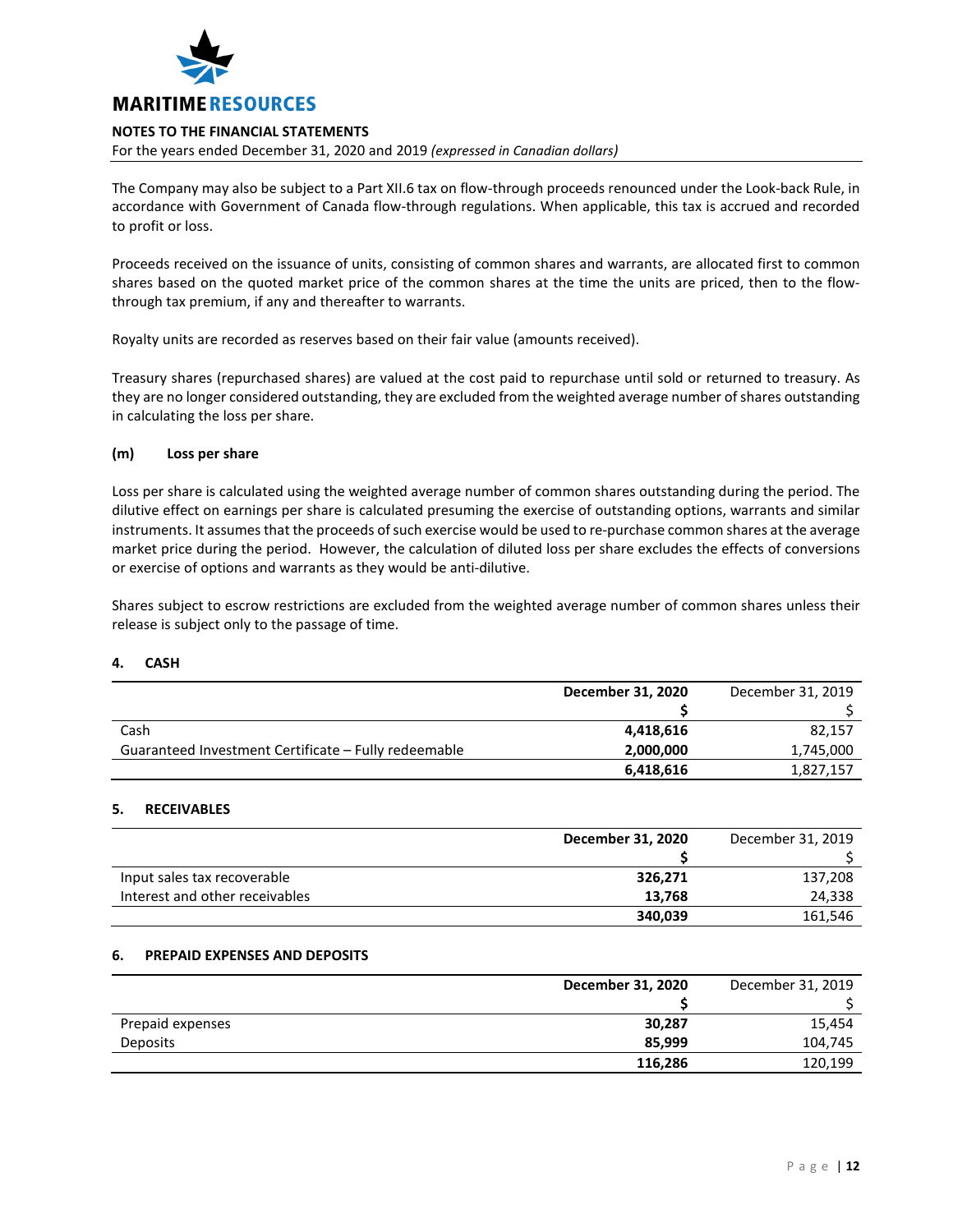

For the years ended December 31, 2020 and 2019 *(expressed in Canadian dollars)*

# **7. PROPERTY AND EQUIPMENT**

|                                                        | <b>Right of use</b> |                  |                 |              |
|--------------------------------------------------------|---------------------|------------------|-----------------|--------------|
|                                                        | asset               | <b>Furniture</b> | <b>Vehicles</b> | <b>Total</b> |
|                                                        | \$                  |                  | Ş               |              |
| Net book value - December 31, 2018                     |                     |                  |                 |              |
| <b>Additions</b>                                       | 106,720             |                  | 30,451          | 137,171      |
| Less: Reduction in value due to reduced lease payments | (32,036)            |                  |                 | (32,036)     |
| Depreciation                                           | (59, 747)           | ۰                | (4,229)         | (63,976)     |
| Net book value - December 31, 2019                     | 14,937              |                  | 26,222          | 41,159       |
| Additions                                              | 47,074              | 13,210           | 30,451          | 60,284       |
| Depreciation                                           | (16, 898)           |                  | (10, 151)       | (27,049)     |
| Net book value – December 31, 2020                     | 45,113              | 13.210           | 16,071          | 74.394       |

During the year ended December 31, 2020, the Company purchased furniture for its new site office location in Newfoundland and Labrador, and during 2019 purchased two vehicles for use at its exploration properties. During the year ended December 31, 2019, there was a reduction in the monthly lease payments relating to the Company's right of use ("ROU") asset and related lease liability.

# **8. EXPLORATION AND EVALUATION ASSETS**

## **Green Bay**

The Company's Green Bay property, located in Newfoundland and Labrador, Canada hosts the past producing Hammerdown gold mine, as well as the Orion deposit and the Lochinvar deposits. On September 17, 2020, the Company exercised an early buy-down right of one-half of the Hammerdown deposit royalty held by Commander Resources Ltd. ("Commander") for \$750,000. Commander retains a 1% net smelter return royalty ("NSR") over the Hammerdown deposit and surrounding lands which excludes the Orion Deposit. Allowed deductions in calculating the NSR include transportation costs and toll milling charges.

On May 16, 2018, the Company entered into an option agreement to earn 100% in the Inomin property consisting of certain mineral claims that extend the Green Bay property, under the following terms:

|                    | Cash           | <b>Common shares</b> |
|--------------------|----------------|----------------------|
|                    |                | #                    |
| Upon approval      | 25,000 (paid)  | 500,000 (issued)     |
| September 17, 2019 | 50,000 (paid)  | 500,000 (issued)     |
| September 17, 2020 | 100,000 (paid) | 500,000 (issued)     |
| September 17, 2021 | 125,000        | 500,000              |
|                    | 300,000        | 2,000,000            |

The Inomin property is subject to a 1.0 % NSR of which 100% can be purchased for \$500,000. The project also has an underlying NSR of 2.5% of which 1.5% can be purchased for \$1,000,000.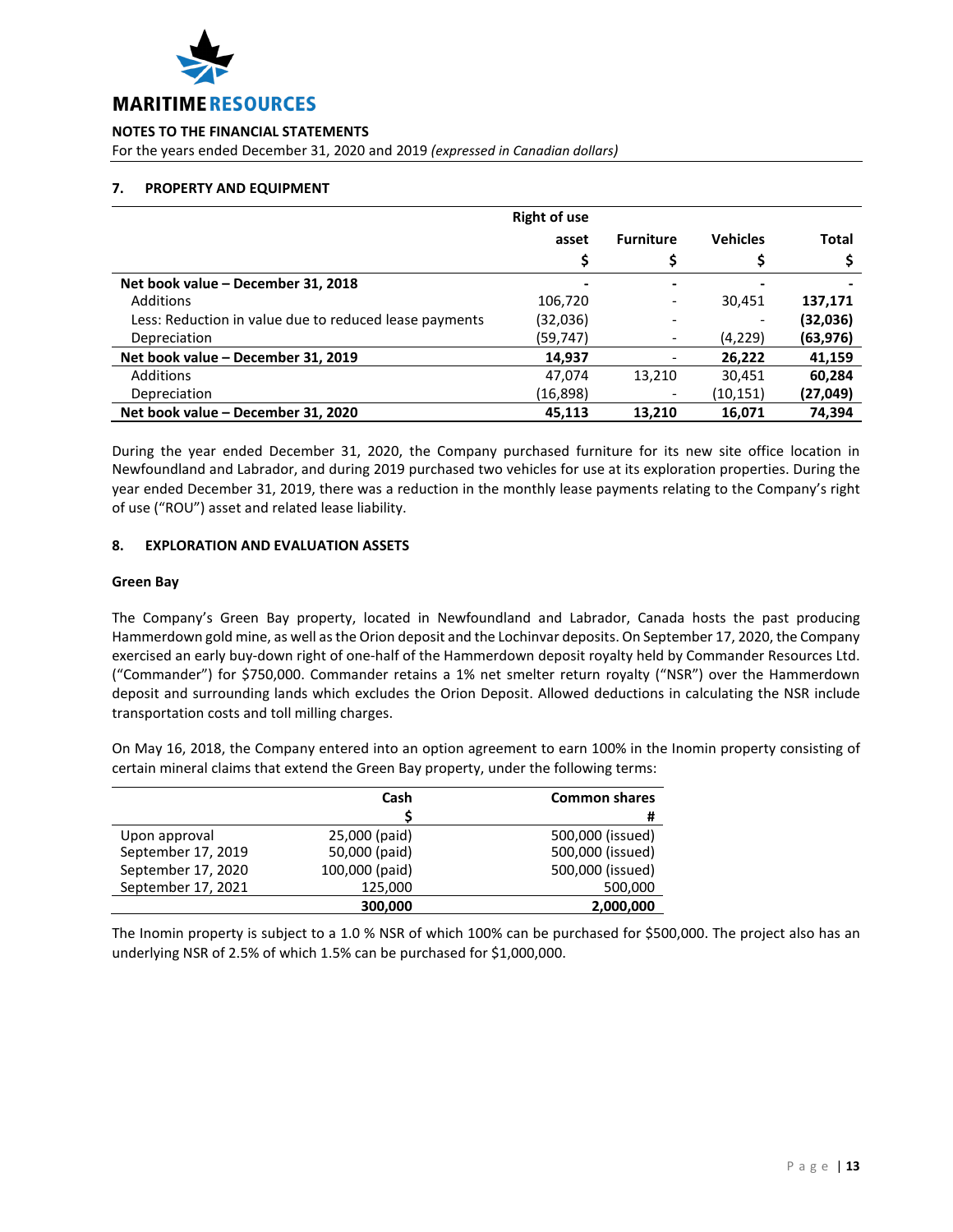

For the years ended December 31, 2020 and 2019 *(expressed in Canadian dollars)*

On January 22, 2020, the Company entered into an option agreement to earn a 100% interest in the Sprucy Pond property, which is contiguous to the Hammerdown project, under the following terms:

|                               | Cash          | <b>Common shares</b> |
|-------------------------------|---------------|----------------------|
|                               |               | #                    |
| Upon approval                 | 10,000 (paid) | 250,000 (issued)     |
| March 10, 2021 <sup>(1)</sup> | 20,000        | 250,000              |
| March 10, 2022                | 30,000        | 250,000              |
|                               | 60,000        | 750,000              |

 $(1)$  Subsequent to December 31, 2020, the Company made the first anniversary payment in cash and shares as per the Sprucy Pond Option agreement.

The Sprucy Pond property is subject to a 1.0 % NSR of which 50% can be purchased for \$500,000.

#### **Whisker Valley**

On February 27, 2017, the Company entered into an agreement to acquire a 100% interest in the Whisker Valley property in the Baie Verte mining district of Newfoundland and Labrador, Canada, under the following terms:

|                               | Cash          | <b>Common shares</b> |
|-------------------------------|---------------|----------------------|
|                               |               | #                    |
| Upon approval                 | 25,000 (paid) | 100,000 (issued)     |
| March 22, 2018                | 20,000 (paid) | 150,000 (issued)     |
| March 22, 2019                | 30,000 (paid) | 200,000 (issued)     |
| March 22, 2020                | 50,000 (paid) | 250,000 (issued)     |
| March 22, 2021 <sup>(1)</sup> | 75,000        | 300,000              |
| March 22, 2022                | 100,000       | 500,000              |
|                               | 300.000       | 1,500,000            |

 $\overline{1}$  Subsequent to December 31, 2020, the Company made the fourth anniversary payment in cash and shares as per the Whisker Valley Option agreement.

The Company is required to make an additional payment to the optionors of \$50,000 on each of the first, second and third anniversary upon full exercise of its option, having issued all of the payments and shares and incurred all of the expenditures. The property is subject to a 2.5 % NSR, of which 1% can be purchased for \$1,000,000 on or before the end of the second anniversary of commencement of commercial production.

On December 27, 2020, the Company exercised its option in full to acquire 100% interest in the Strugglers Pond property in Newfoundland and Labrador, Canada (contiguous to Whisker Valley), for aggregate cash payments of \$30,000 and 100,000 shares with an aggregate fair value of \$11,350 over a period of three years. The Company has the option of buy-back one-half of the 2% NSR royalty for \$1,000,000 on or before the end of the second anniversary of commercial production.

On November 23, 2019, the Company exercised its option in full to acquire 100% interest in the El Strato property in Newfoundland and Labrador, Canada (contiguous to Whisker Valley), for aggregate cash payments of \$40,000 and 750,000 shares with an aggregate fair value of \$61,250 over a period of two years. The Company has the option of buyback one-half of the 2% NSR royalty for \$1,000,000 on or before the end of the second anniversary of commercial production.

The Strugglers Pond and El Strato properties are subject to separate 2% NSR royalties, of which 1% can be purchased for \$1,000,000 on or before the end of the second anniversary of commercial production.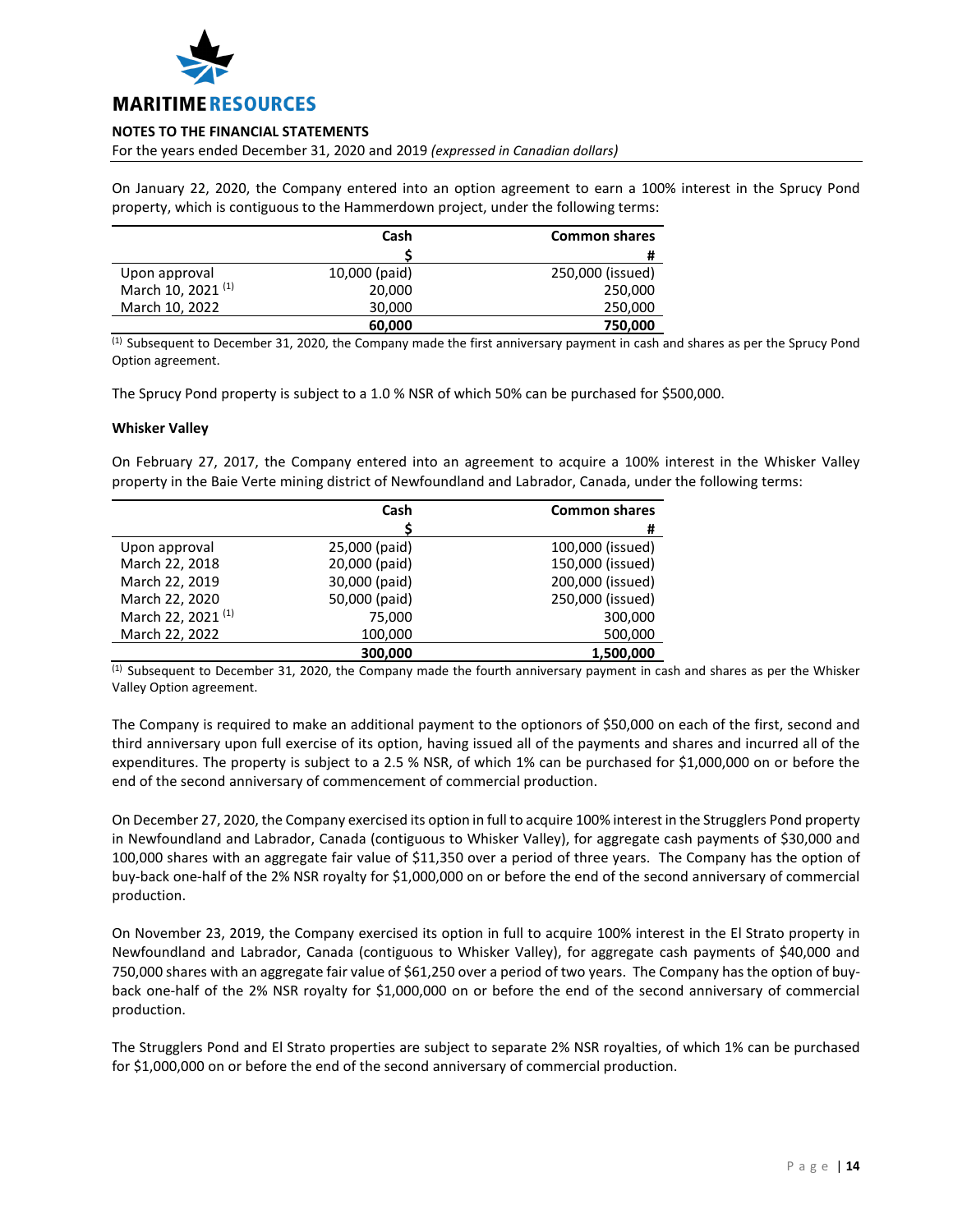

For the years ended December 31, 2020 and 2019 *(expressed in Canadian dollars)*

# **Gull Ridge**

In January 2019, the Company acquired the new Gull Ridge property claims by staking.

#### **Deposits**

The Company has provided deposits totalling \$298,730 (2019 - \$nil) to vendors as advance payments for services to be provided on the Green Bay, Whisker Valley and Gull Ridge properties.

Expenditures incurred on the Company's Green Bay, Whisker Valley and Gull Ridge properties, follow:

|                              | <b>Green Bay</b> | <b>Whisker Valley</b> | <b>Gull Ridge</b> | <b>Total</b> |
|------------------------------|------------------|-----------------------|-------------------|--------------|
|                              |                  |                       | Ş                 | \$,          |
| Balance, December 31, 2018   | 7,154,416        | 586,428               |                   | 7,740,844    |
| Acquisition costs - cash     | 50,765           | 80,320                | 3,870             | 134,955      |
| Acquisition costs - shares   | 42,500           | 39,750                |                   | 82,250       |
| <b>Exploration expenses:</b> |                  |                       |                   |              |
| Drilling and assaying        | 851,326          | 141,910               | 7,329             | 1,000,565    |
| Geology                      | 710,573          | 773,197               | 32,570            | 1,516,340    |
| Property                     | 52,257           |                       |                   | 52,257       |
| Geophysics                   | 217,863          | 65,765                | 25,238            | 308,866      |
| Pre-feasibility study update | 1,155,555        |                       |                   | 1,155,555    |
|                              | 3,080,839        | 1,100,942             | 69,007            | 4,250,788    |
| Less: Recoveries and grants  | (65, 250)        |                       |                   | (65, 250)    |
| Net additions                | 3,015,589        | 1,100,942             | 69,007            | 4,185,538    |
| Balance, December 31, 2019   | 10,170,005       | 1,687,370             | 69,007            | 11,926,382   |
| Acquisition costs - cash     | 861,880          | 58,500                |                   | 920,380      |
| Acquisition costs - shares   | 98,750           | 21,000                |                   | 119,750      |
| <b>Exploration expenses:</b> |                  |                       |                   |              |
| Drilling and assaying        | 2,480,668        | 481,489               |                   | 2,962,157    |
| Geology                      | 886,689          | 359,648               | 1,994             | 1,248,331    |
| Geophysics                   | 38,522           |                       |                   | 38,552       |
| Property                     | 100,381          | 13,395                |                   | 113,776      |
| Pre-feasibility study update | 1,314,025        |                       |                   | 1,314,025    |
| Permitting                   | 70,979           |                       |                   | 70,979       |
|                              | 5,851,924        | 934,032               | 1,994             | 6,787,950    |
| Less: Recoveries and grants  | (82, 800)        |                       |                   | (82, 800)    |
| Net additions                | 5,769,124        | 934,032               | 1,994             | 6,705,150    |
| Balance, December 31, 2020   | 15,939,129       | 2,621,402             | 71,001            | 18,631,532   |

During the year ended December 31, 2020, the Company received \$82,800 (2019 - \$65,250) pursuant to an application made with the Government of Newfoundland and Labrador in respect of the Newfoundland and Labrador Mineral Incentive Junior Exploration Assistance Program (JEAP) grant for exploration conducted during 2019 and 2018, respectively.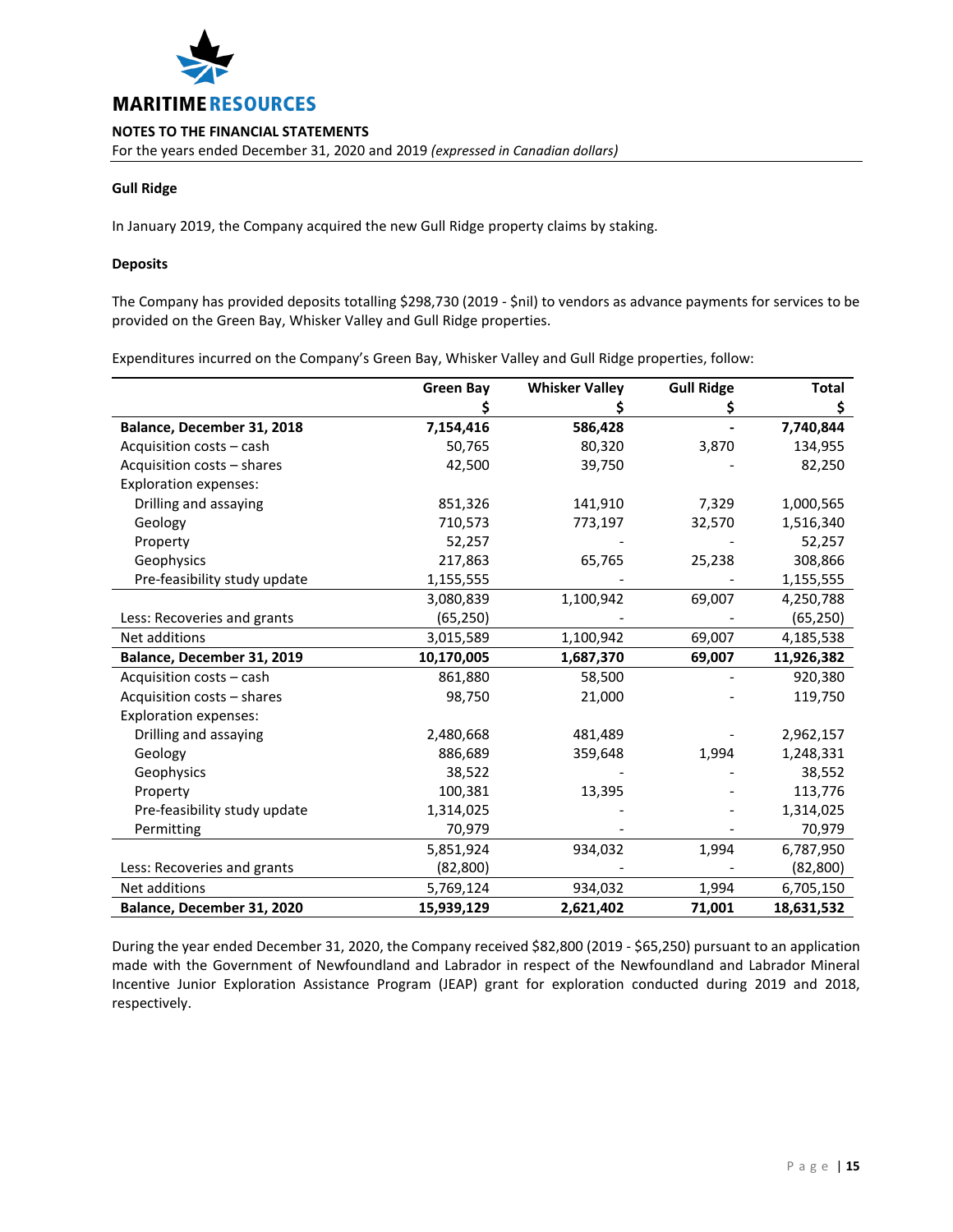

For the years ended December 31, 2020 and 2019 *(expressed in Canadian dollars)*

# **9. ACCOUNTS PAYABLE AND ACCRUED LIABILITIES**

|                                  | December 31, 2020 | December 31, 2019 |
|----------------------------------|-------------------|-------------------|
|                                  |                   |                   |
| Accounts payable                 | 943,176           | 364,396           |
| <b>Accrued liabilities</b>       | 54.927            | 71,174            |
| Due to related parties (Note 12) | 17.500            | 17,500            |
|                                  | 1,015,603         | 453,070           |

# **10. LEASE LIABILITY**

|                                                            | Lease liability |
|------------------------------------------------------------|-----------------|
|                                                            |                 |
| Balance – December 31, 2018                                |                 |
| Lease liability recognized as of January 1, 2019           | 106,720         |
| Reduced lease liability due to reduction in lease payments | (32,036)        |
| Lease payments during the year                             | (67, 500)       |
| Interest expense on lease liability                        | 3,178           |
| Balance - December 31, 2019                                | 10,362          |
| Lease liability recognized during the year                 | 47,074          |
| Lease payments during the year                             | (14, 422)       |
| Interest expense on lease liability                        | 138             |
| Balance - December 31, 2020                                | 43,152          |
| <b>Current portion</b>                                     | 23,532          |
| Long term portion                                          | 19,620          |

As at March 31, 2020, the Company's office lease was terminated and there are no further obligations under the lease.

During the year ended December 31, 2020, the Company incurred operating lease costs of \$48,859 (2019 – \$37,576) for an office lease not included in lease liabilities. During the year ended December 31, 2019, there was a reduction in monthly lease payments and accordingly the lease liability was reduced by \$32,036.

# **11. SHARE CAPITAL**

## **Authorized**

Unlimited number of common shares without par value.

## **Issued**

## *During the year ended December 31, 2020*

#### Private Placements

 Pursuant to a "bought deal" private placement which closed on August 21, 2020, the Company issued of a combination of 43,367,550 common shares of the Company at a price of \$0.15 per common share, and 11,000,000 common shares issued on a flow-through basis at a price of \$0.20 per flow-through share for aggregate gross proceeds of \$8,705,132.50. The flow-through shares were issued at a premium of \$550,000. Pursuant to the Company incurring eligible flow-through expenditures, the flow-through premium liability has been reduced to \$203,613 and \$346,387 was recognized into income during the year ended December 31, 2020.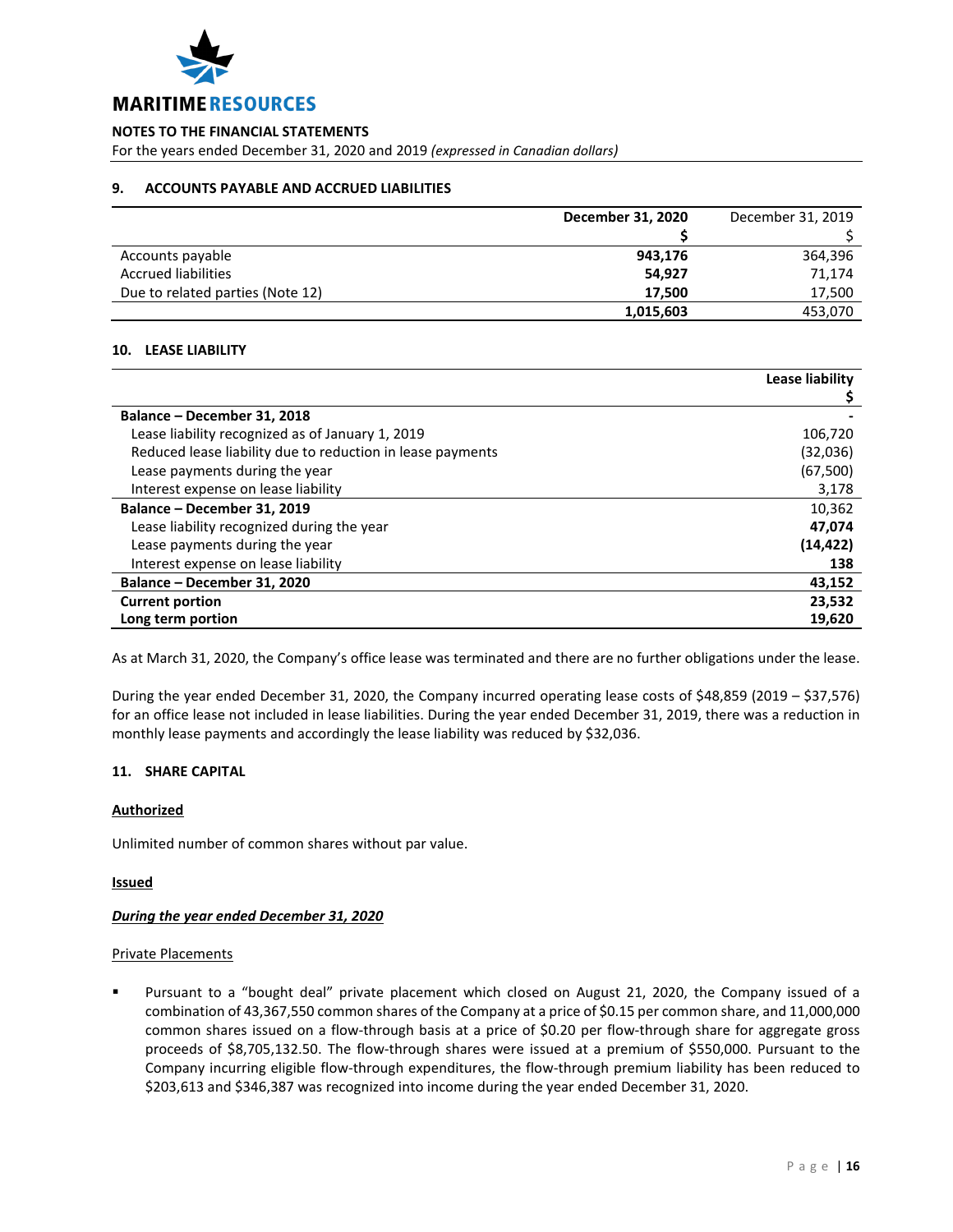

For the years ended December 31, 2020 and 2019 *(expressed in Canadian dollars)*

The private placement was completed by a syndicate of underwriters led by Sprott Capital Partners LP ("Sprott") and including Dundee Goodman Merchant Partners ("DGMP"), Industrial Alliance Securities Inc., Canaccord Genuity Corp. ("CG"), Cormark Securities Inc., Stifel GMP and Raymond James Ltd. In connection with the closing of the private placement, the Company paid a cash fee of 6% totalling \$496,181 of the aggregate gross proceeds raised pursuant to the offering, with the exception of certain proceeds from the sale of offered securities to certain specified persons. The Company issued an aggregate of 3,087,873 non-transferable broker warrants, with each broker warrant being exercisable into one common share at a price of \$0.15 per share until August 21, 2022 and fair valued at \$275,280. Legal, regulatory and other cash costs associated with the private placement totalled \$258,975.

 Pursuant to a non-brokered private placement on May 14, 2020, the Company issued 21,626,666 common shares at a price if \$0.06 per common share and 33,883,076 flow-through common shares at a price of \$0.065 per flowthrough common share for gross proceeds of \$3,500,000. The flow-through shares were issued at a premium of \$169,415. Pursuant to the Company incurring eligible flow-through expenditures, the flow-through premium liability has been reduced to \$nil and \$169,415 was recognized into income during the year ended December 31, 2020.

In connection with this private placement, the Company paid aggregate finders' and advisory fees up to 5% in cash of the gross sales of common shares and flow-through common shares. An aggregate of 666,864 common shares were issued to Sprott as commission, fair valued at \$60,018. The cash finders' and advisory fees amounted to an aggregate of \$94,518, including \$28,069 to DGMP, \$16,449 to CG, \$15,000 to EDE Asset Management and \$35,050 to Laurentian Bank Securities Inc. Legal, regulatory and other cash costs associated with the private placement totalled \$68,877.

## Exploration and evaluation assets (Note 8)

- The Company issued 250,000 common shares valued at \$16,250 in connection with the Sprucy Pond property.
- The Company issued 250,000 common shares valued at \$13,750 in connection with the Whisker Valley property.
- The Company issued 500,000 common shares valued at \$82,500 in connection with the Inomin property.
- The Company issued 50,000 common shares, valued at \$7,250, in connection with the Strugglers Pond property.

## **Other share issuances**

9,606,608 (2019 – nil) common shares were issued upon the exercise of warrants. Cash proceeds of \$1,354,880 (2019 – \$nil) were received and the fair value of the exercised warrants of \$436,777 (2019 – \$nil) was transferred from reserves to share capital during the year ended December 31, 2020.

825,000 (2019 – nil) common shares were issued upon the exercise of stock options. Cash proceeds of \$102,500 (2019 – \$nil) were received and the fair value of the exercised options of \$67,730 (2019 – \$nil) was transferred from reserves to share capital during the year ended December 31, 2020.

On November 3, 2020, the Company issued 150,000 common shares valued at \$24,000 to CG as full consideration for financial advisory and consulting services.

## *During the year ended December 31, 2019*

## Private Placements

 Pursuant to a non-brokered private placement on April 24, 2019, the Company issued 36,755,000 units at a price if \$0.10 per unit and 20,141,662 flow-through units at a price of \$0.12 per flow-through unit for gross proceeds of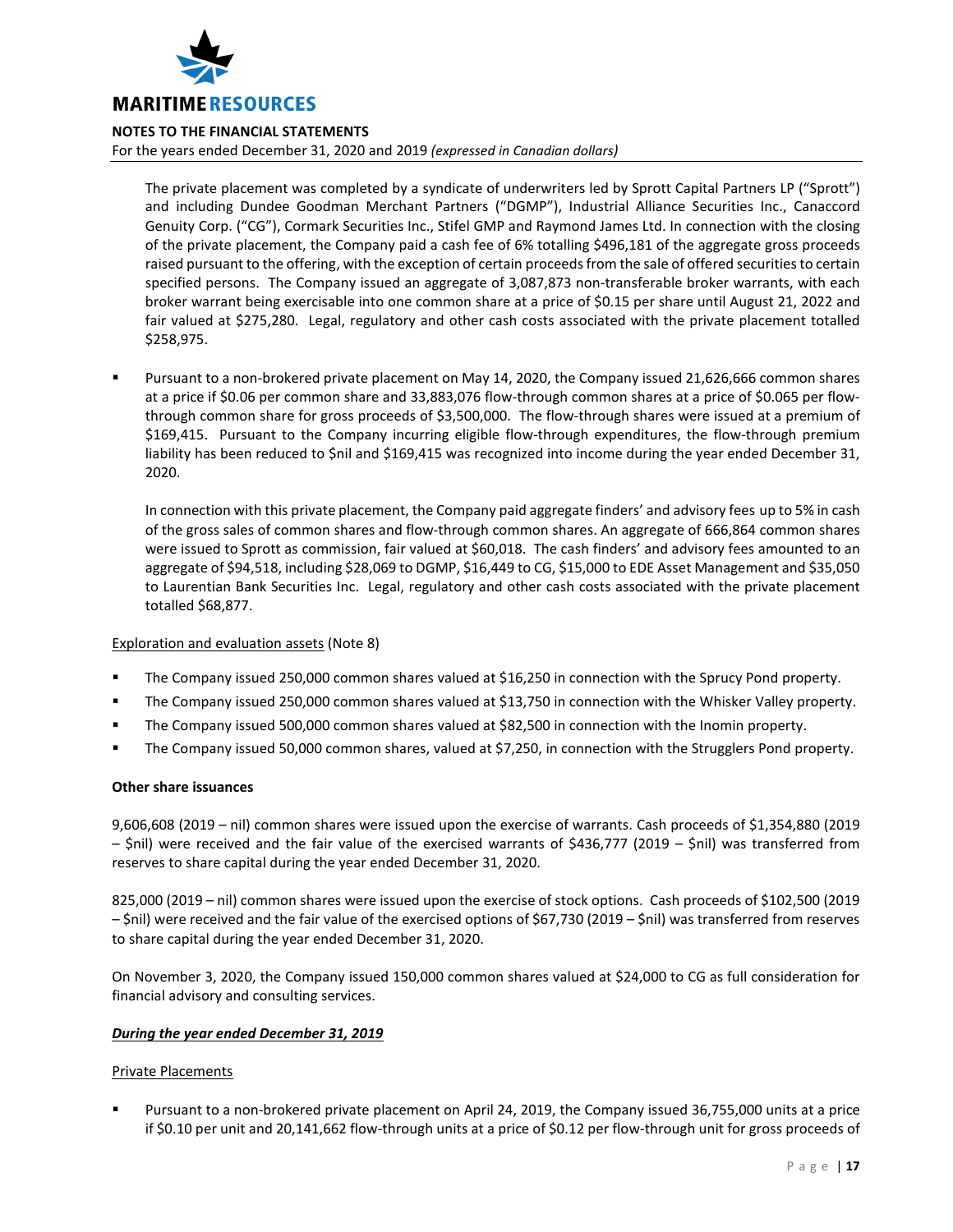

For the years ended December 31, 2020 and 2019 *(expressed in Canadian dollars)*

\$6,092,500. Each unit consisted of one common share and one-half of one transferable common share purchase warrant ("Warrant"). Each whole Warrant entitles the holder to acquire one common share of the Company at a price of \$0.15 per common share for a period of 24 months following the closing date of the Offering (the "NFT Warrants"). Each FT Unit consisted of one common flow-through share and one half of one transferable common share purchase warrant ("FT Warrant"). Each whole FT Warrant entitles the holder to acquire one non flowthrough common share of the Company at a price of \$0.15 per common share for a period of 24 months following the closing date of the Offering (the "FT Warrants"). The flow-through shares were issued at a premium of \$402,833. Pursuant to the Company incurring eligible flow-through expenditures, the flow-through premium liability has been reduced to \$nil and the remaining \$15,612 was recognized into income during the year ended December 31, 2020.

In connection with this private placement, the Company paid aggregate finders' and advisory fees of \$412,909 and 3,863,294 finders' warrants valued at \$126,562. The fair value attributed to the finders' warrants was determined using the Black-Scholes valuation model using the following assumptions: Risk free interest rate of 1.63%, expected life of two years, and volatility rate of 80.56%. Each finders' warrant entitles the holder to purchase one common share of the Company at a price of \$0.15 per finders' warrant share for a period of 24 months following the closing date of the private placement.

| <b>Flow-through premium liability</b>        |            |
|----------------------------------------------|------------|
| Balance - December 31, 2018                  | 128,738    |
| Flow-through premium liability additions     | 402,833    |
| Settlement of flow-through premium to income | (483, 972) |
| Balance - December 31, 2019                  | 47,599     |
| Flow-through premium liability additions     | 719.415    |
| Settlement of flow-through premium to income | (563, 401) |
| Balance - December 31, 2020                  | 203,613    |

Exploration and evaluation assets (Note 8)

- The Company issued 200,000 common shares valued at \$19,000 in connection with the Whisker Valley property.
- The Company issued 500,000 common shares valued at \$42,500 in connection with the Inomin property.
- The Company issued 250,000 common shares valued at \$18,750 in connection with the El Strato property.
- The Company issued 25,000 common shares valued at \$2,000 in connection with the Strugglers Pond property.

## **Royalty units**

During fiscal 2016 the Company issued Royalty Units with a price of \$0.01 per Royalty Unit, and, subject to written consent of the Company, may be assigned or transferred in their entirety only. The proceeds of \$210,700 received in relation to the Royalty Units has been recorded as a Royalty Reserve within Equity.

Royalty Units will return 100% of the original investment made by the purchasers and is to be paid out of production from the Company's Green Bay project ("Project"). The likelihood of the Project going into production cannot be determined at this time. Total royalties payable from the Royalty Units ("Royalty Payment") are capped at \$3,440,500 being the price for which the Equity Units (comprised of common shares and common share warrants) and Royalty Units were purchased. Royalty Payments will be made annually beginning on the first anniversary of the date of commencement of commercial production for the Project. Royalty Payments will be funded solely from 10% of annual net cash flow from the Project, with net cash flow representing net production revenues realized from the Project after deduction of all Project operating and debt servicing costs. At the option of the Company, Royalty Payments will be paid either in cash or in gold.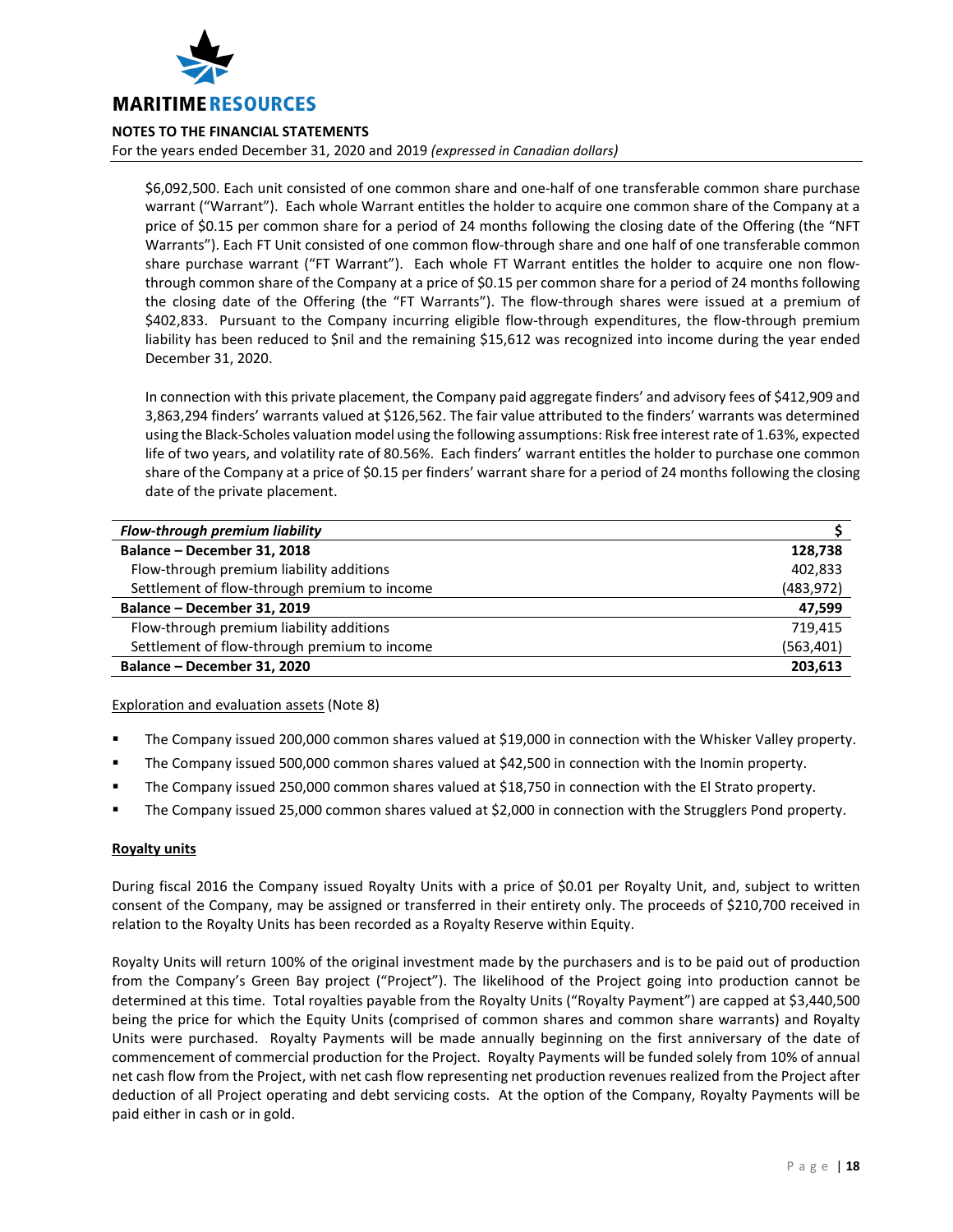

For the years ended December 31, 2020 and 2019 *(expressed in Canadian dollars)*

# **Stock options**

The Company has a "rolling" stock option plan for its directors, officers, employees and consultants. The terms of the plan provide for options to be granted to a maximum of 10% of the issued and outstanding common shares of the Company at the time of grant of the stock options, subject to receipt of annual shareholder approval. The exercise price of each option shall not be less than the minimum price permitted by the policies of the TSX-V, and the options may be granted for a maximum term of ten years from the date of grant. The Company records the fair value of all options granted using the Black-Scholes model as share-based payment expense over the vesting period of the options. Vesting terms are determined by the Board of Directors.

A summary of the Company's stock options as at and during the years ended December 31, 2020 and 2019 follows:

|                            | December 31, 2020  |                 |             | December 31, 2019 |
|----------------------------|--------------------|-----------------|-------------|-------------------|
|                            |                    | Weighted        |             | Weighted          |
|                            |                    | Average         |             | Average           |
|                            | <b>Options</b>     | <b>Exercise</b> | Options     | Exercise          |
|                            | <b>Outstanding</b> | <b>Price</b>    | Outstanding | Price             |
|                            | #                  |                 | #           |                   |
| Balance, beginning of year | 16,840,000         | 0.13            | 12,485,000  | 0.15              |
| Granted                    | 6,700,000          | 0.09            | 4,850,000   | 0.10              |
| Exercised                  | (825,000)          | 0.12            |             |                   |
| Expired/cancelled          | (1,485,000)        | 0.14            | (495,000)   | 0.25              |
| Balance, end of year       | 21,230,000         | 0.12            | 16,840,000  | 0.13              |

During the year ended December 31, 2020, the Company granted 6,700,000 (2019 – 4,850,000) stock options to directors, officers, consultants and employees of the Company, of which 6,525,000 (2019 – 4,650,000) have vested and the remaining 175,000 (2019 – 200,000) unvested stock options will vest by one-third every three months, for six months. The fair value of the stock options granted as determined by the Black-Scholes pricing model was \$473,788  $(2019 - $332,743)$  or \$0.09  $(2019 - $0.07)$  per option. Share based payments recognized during the year ended December 31, 2020 of \$469,729 (2019 – \$330,348). During the year ended December 31, 2020, 1,485,000 (2019 – 495,000) stock options were forfeited, cancelled or expired resulting in a reversal of \$130,936 (2019 – \$102,291) from reserves to deficit. The total fair value of unvested options that will be recognized in profit or loss in future periods amounts to \$4,059 at December 31, 2020 (2019 – \$2,395). The Company has estimated the forfeiture rate to be nil%. Expected volatility was determined based on the historical movements in the closing price of the Company's shares for a length of time to the expected life of each option. The weighted-average assumptions used for the Black-Scholes valuation of stock options granted during the year ended December 31, 2020 were risk-free interest rate of 0.35% (2019 – 1.33%); expected life of options of 5 years and annualized volatility of 102.7% (2019 – 106.96%).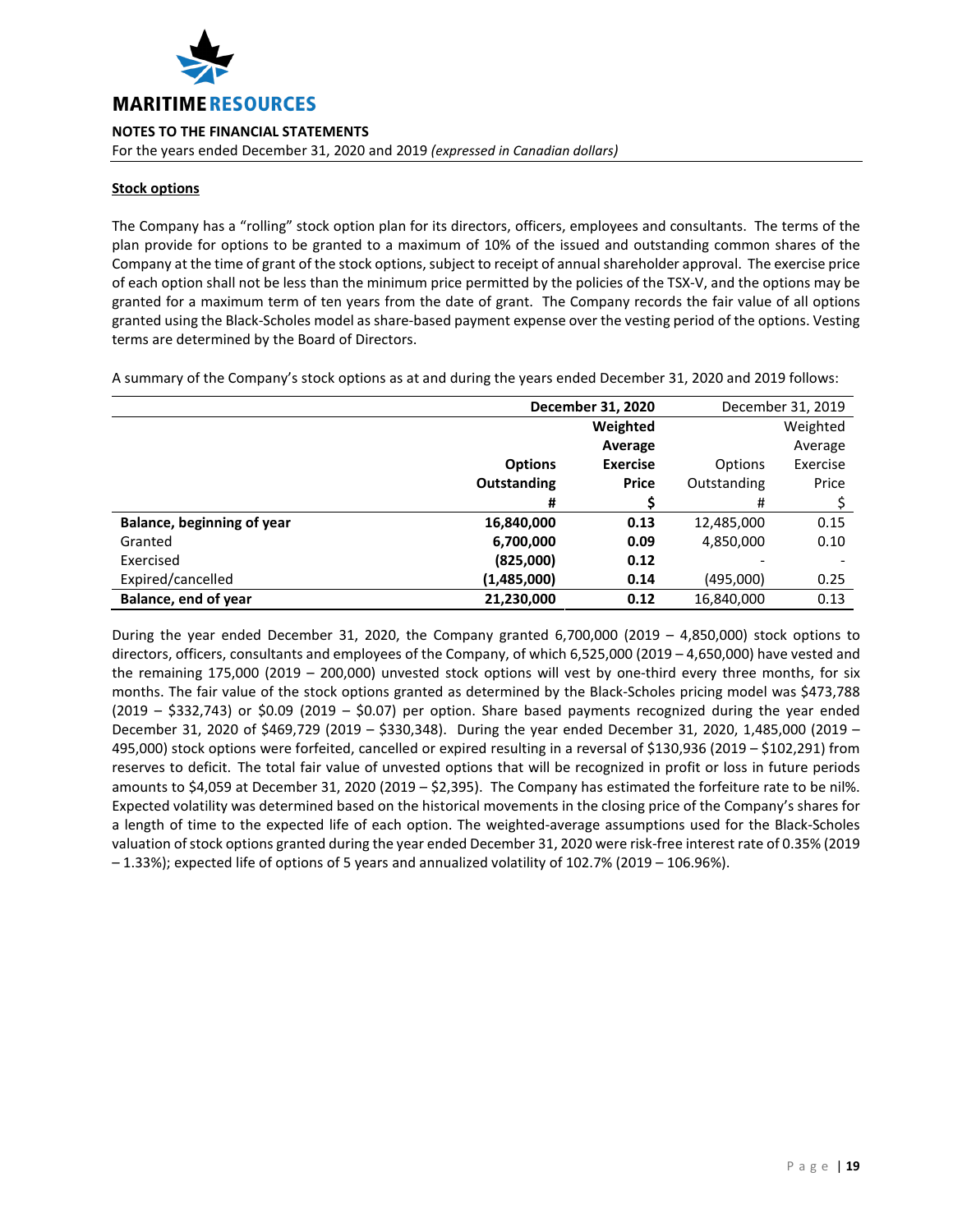

For the years ended December 31, 2020 and 2019 *(expressed in Canadian dollars)*

As at December 31, 2020, the Company had outstanding stock options, enabling the holders to acquire further common shares as follows:

| <b>Options</b> | <b>Options</b> | <b>Exercise</b> | Remaining               |               |
|----------------|----------------|-----------------|-------------------------|---------------|
| Outstanding    | Exercisable    | <b>Price</b>    | <b>Contractual Life</b> | <b>Expiry</b> |
| #              | #              | \$              | years                   |               |
| 2,300,000      | 2,300,000      | 0.25            | 0.58                    | 29-Jul-21     |
| 200,000        | 200,000        | 0.15            | 1.32                    | 26-Apr-22     |
| 500,000        | 500,000        | 0.10            | 1.93                    | 04-Dec-22     |
| 2,075,000      | 2,075,000      | 0.10            | 1.96                    | 15-Dec-22     |
| 4,805,000      | 4,805,000      | 0.11            | 2.93                    | $6$ -Dec-23   |
| 4,650,000      | 4,650,000      | 0.10            | 3.47                    | 18-Jun-24     |
| 5,650,000      | 5,650,000      | 0.085           | 4.39                    | 20-May-25     |
| 350,000        | 175,000        | 0.095           | 4.46                    | 16-Jun-25     |
| 700,000        | 700,000        | 0.17            | 4.70                    | 10-Sep-25     |
| 21,230,000     | 21,055,000     | 0.12            | 3.13                    |               |

## **Warrants**

As at December 31, 2020, the Company had outstanding share purchase warrants, enabling the holders to acquire further shares as follows:

| <b>Number of Warrants</b> |           | <b>Exercise Price</b> | <b>Expiry Date</b> |
|---------------------------|-----------|-----------------------|--------------------|
| 32.311.627                |           | \$0.15                | April 12-24, 2021  |
|                           | 3,087,873 | \$0.15                | August 21, 2022    |
| 35,399,500                |           |                       |                    |

Share purchase warrant transactions were as follows:

|                                   | December 31, 2020 |                 |              | December 31, 2019 |
|-----------------------------------|-------------------|-----------------|--------------|-------------------|
|                                   |                   | Weighted        |              | Weighted          |
|                                   |                   | Average         |              | Average           |
|                                   | <b>Warrants</b>   | <b>Exercise</b> | Warrants     | Exercise          |
|                                   | Outstanding       | <b>Price</b>    | Outstanding  | Price             |
|                                   | #                 |                 | #            |                   |
| <b>Balance, beginning of year</b> | 57,835,596        | 0.15            | 53,192,432   | 0.18              |
| Granted                           | 3,087,873         | 0.15            | 32,311,627   | 0.15              |
| Exercised                         | (9,606,608)       | 0.14            |              |                   |
| Expired/cancelled                 | (15, 917, 361)    | 0.17            | (27,668,463) | 0.20              |
| Balance, end of year              | 35,399,500        | 0.15            | 57,835,596   | 0.15              |

During the year ended December 31, 2020, 15,917,361 (2019 – 27,668,463) warrants expired unexercised, including the reversal of 1,539,850 (2019 – 3,722,544) finder warrants resulting in the reversal of \$444,317 (2019 – \$327,476) to share capital and 9,606,608 warrants were exercised for aggregate gross proceeds of \$1,354,880.

## **12. RELATED PARTY TRANSACTIONS**

# (a) Services

Effective February 1, 2019, the Company entered into a sublease for office space in Toronto, with a corporation that is related by virtue of having directors, as well as the Chief Financial Officer and Corporate Secretary in common.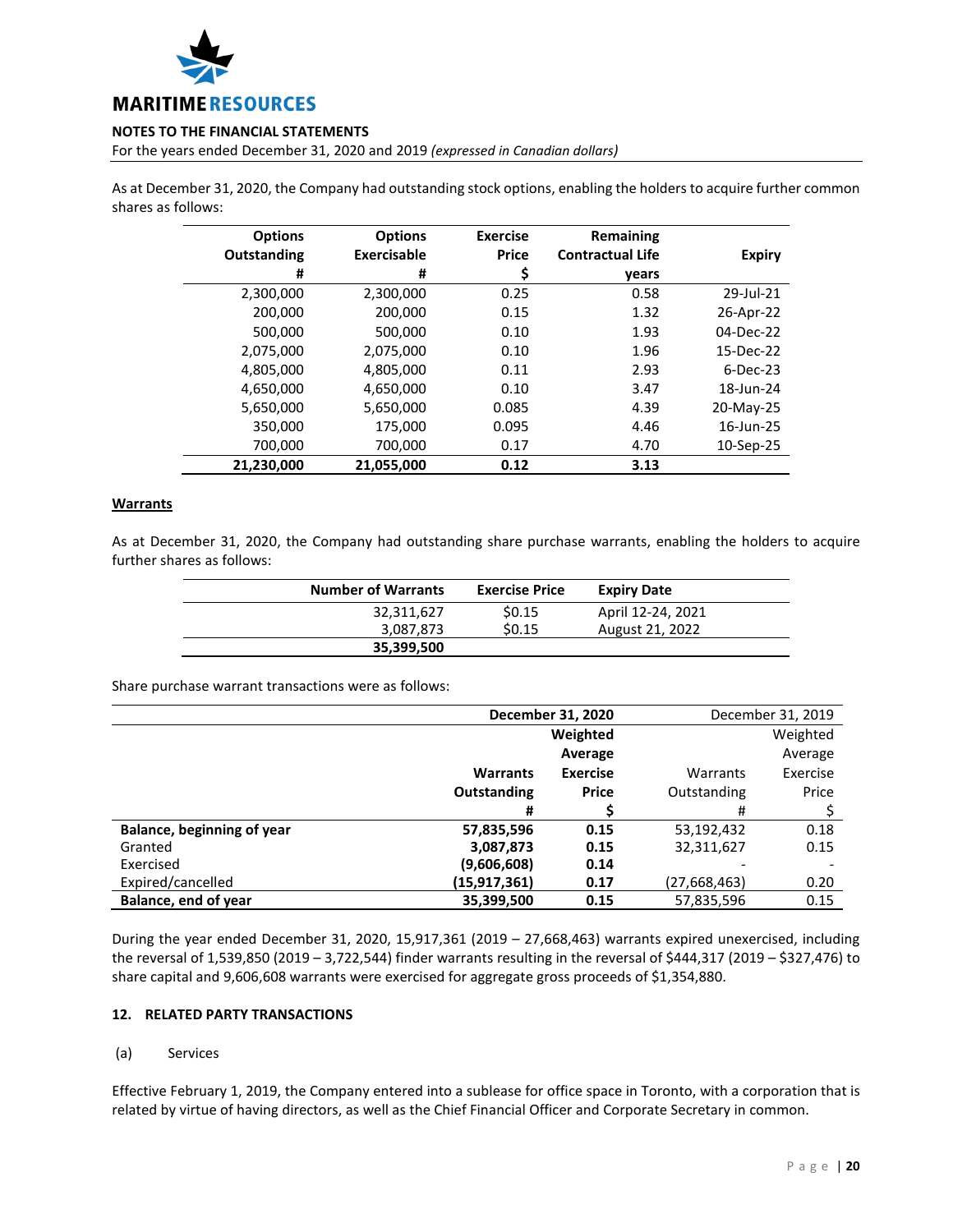

For the years ended December 31, 2020 and 2019 *(expressed in Canadian dollars)*

For the years ended December 31, the Company was charged the following:

|                       | 2020   | 2019   |
|-----------------------|--------|--------|
|                       |        |        |
| Rent                  | 65,146 | 53,863 |
| Office administration | 5,244  | 4,174  |
|                       | 70,390 | 58,037 |

# (b) Compensation of key management personnel

Key management personnel consist of the directors and executive officers of the Company. Compensation to key management personnel for services rendered were as follows for the years ended December 31:

|                                      | 2020      | 2019      |
|--------------------------------------|-----------|-----------|
|                                      |           |           |
| <b>Salaries</b>                      | 643,129   | 502,413   |
| Consulting                           |           | 28,000    |
| Contract wages <sup>(1)</sup>        |           | 26,000    |
| Directors' fees                      | 70,000    | 70,000    |
| Geological consulting <sup>(2)</sup> |           | 64,467    |
| Share based payments                 | 294,027   | 230,233   |
| Severance and retirement payments    |           | 992,497   |
|                                      | 1,007,156 | 1,913,610 |

 $(1)$  Included in Administration in the Statement of Loss and Comprehensive Loss

(2) Included in Exploration and Evaluation Assets in the Statement of Financial Position

At December 31, 2020, the Company included in accounts payable and accrued liabilities \$17,500 (2019 – \$17,500) of directors' fees payable to the members of board of directors of the Company (Note 9).

During the year ended December 31, 2019, the Company made management changes resulting in the Company paying severances totalling \$884,497 to the former Chief Executive Officer (\$391,496), Chief Financial Officer (\$117,000), Chief Operating Officer (\$328,001) and Corporate Secretary (\$48,000) of the Company. In addition, the Company paid Mr. Bernard Kahlert, P.Geo., who served as Vice President of Exploration for the Company, a sum of \$108,000 upon his retirement.

# **13. INCOME TAX**

A reconciliation of income taxes at statutory rates with the reported taxes is as follows:

|                                                                      | 2020        | 2019        |
|----------------------------------------------------------------------|-------------|-------------|
|                                                                      |             |             |
| Loss for the year                                                    | (1,298,836) | (2,005,534) |
| Expected income tax (recovery)                                       | (351,000)   | (541,000)   |
| Change in statutory, foreign tax, foreign exchange rates and other   | 4.000       | 16,000      |
| Permanent differences                                                | (19,000)    | (32,000)    |
| Impact of flow-through shares                                        | 1,046,000   | 791,000     |
| Share issue costs                                                    | (267,000)   | (126,000)   |
| Adjustment to prior years provision versus statutory tax returns and |             |             |
| expiry of non-capital losses                                         | (38,000)    | (32,000)    |
| Change in unrecognized deductible temporary                          | (375,000)   | (76,000)    |
| Total income tax expense (recovery)                                  |             |             |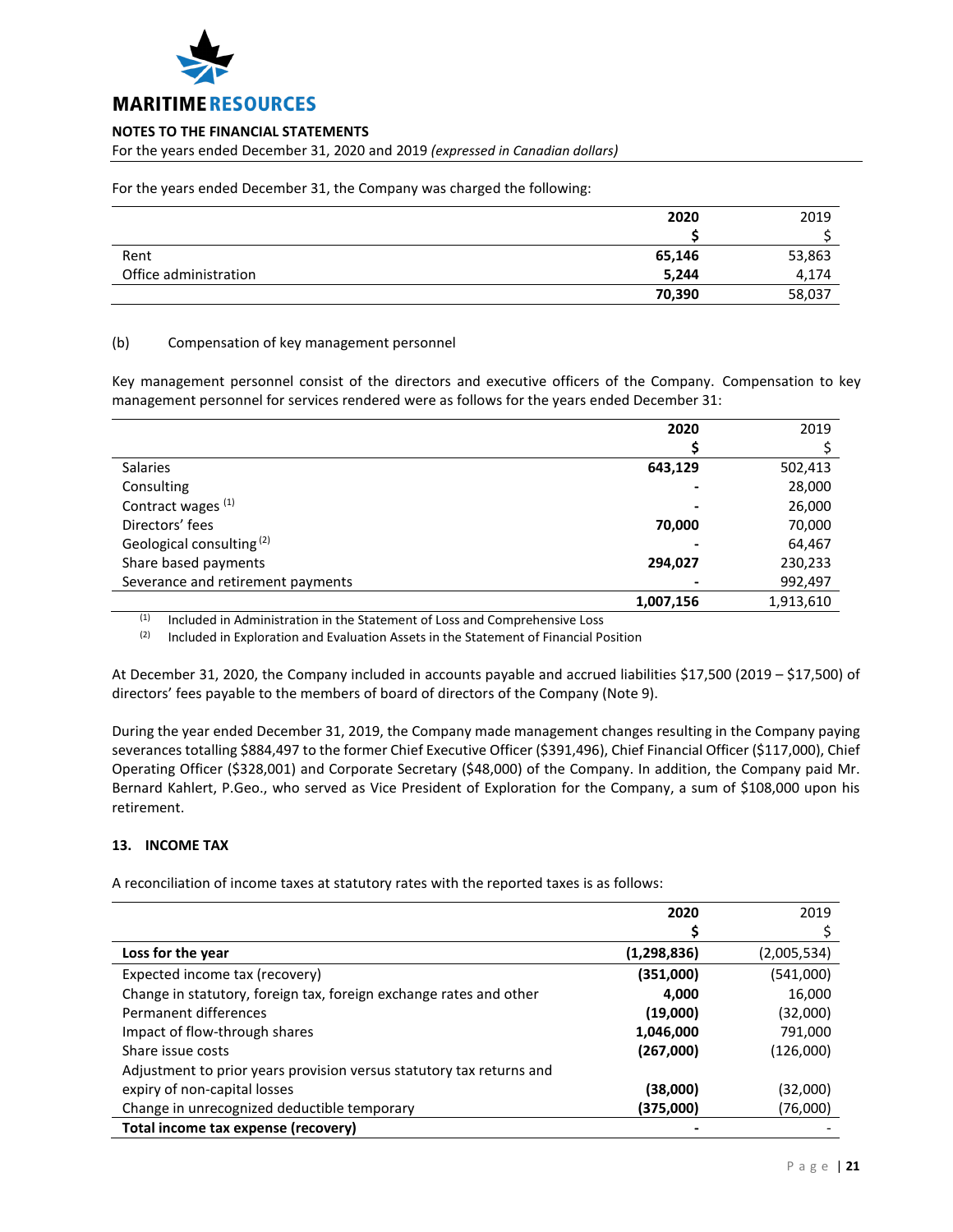

For the years ended December 31, 2020 and 2019 *(expressed in Canadian dollars)*

The significant components of the Company's deferred tax assets that have not been included on the statements of financial position are as follows:

|                                                 | 2020        | 2019        |
|-------------------------------------------------|-------------|-------------|
|                                                 |             |             |
| Deferred tax assets (liabilities)               |             |             |
| Exploration and evaluation assets               | (2,471,000) | (1,420,000) |
| Property and equipment                          | 4,000       | 1,000       |
| Share issue costs                               | 304,000     | 142,000     |
| Non-capital losses available for future periods | 3,097,000   | 2,586,000   |
|                                                 | 934,000     | 1,309,000   |
| Unrecognized deferred tax assets                | (934,000)   | (1,309,000) |
| Net deferred tax assets                         |             |             |

The significant components of the Company's temporary differences, unused tax credits and unused tax losses that have not been included on the statements of financial position are as follows:

|                                   | 2020        | <b>Expiry Date</b> | 2019        | <b>Expiry Date</b> |
|-----------------------------------|-------------|--------------------|-------------|--------------------|
|                                   |             | Range              |             | Range              |
| <b>Temporary Differences</b>      |             |                    |             |                    |
| Exploration and evaluation assets | (9,190,000) | No expiry date     | (5,297,000) | No expiry date     |
| Investment tax credit             | 14,000      | 2033               | 14,000      | 2033               |
| Property and equipment            | 15,000      | No expiry date     | 5,000       | No expiry date     |
| Share issue costs                 | 1,124,000   | 2021 to 2024       | 527,000     | 2019 to 2023       |
| Non-capital losses available for  |             |                    |             |                    |
| future periods                    | 11,470,000  | 2028 to 2040       | 9,576,000   | 2028 to 2040       |

Tax attributes are subject to review, and potential adjustment, by tax authorities. As at December 31, 2020, the Company is obligated to incur approximately \$814,500 (2019 – \$285,600) in flow-through expenditures pursuant to private placements of flow-through shares.

## **14. FINANCIAL INSTRUMENTS AND RISK MANAGEMENT**

The Company's financial instruments consist of cash, receivables, deposits and accounts payable and accrued liabilities. Cash is measured at fair value based on Level 1 of the fair value hierarchy. The fair values of receivables and accounts payable and accrued liabilities approximate their book carrying values because of the short-term nature of these instruments.

- (a) *Credit risk* Credit risk is the risk that a counter party to a financial instrument will fail to discharge its contractual obligations. The Company is exposed to credit risk with respect to its cash and receivables. The maximum exposure to loss arising from receivables is equal to their carrying amounts. The Company manages credit risk with respect to its cash by maintaining demand deposits with a major Canadian financial institution; however, this exposes the Company's cash to concentration of credit risk as all amounts are held at a single institution. Receivables are due from a government agency.
- (b) *Liquidity risk* Liquidity risk is the risk that the Company will encounter difficulty in satisfying financial obligations as they become due. The Company manages its liquidity risk by forecasting cash flows from operations and anticipated investing and financing activities.
- (c) *Market risk* Market risk is the risk that the fair value or future cash flows of a financial instrument will fluctuate due to changes in market prices. Market risk comprises three types of risk: interest rate risk, foreign currency risk and other price risk.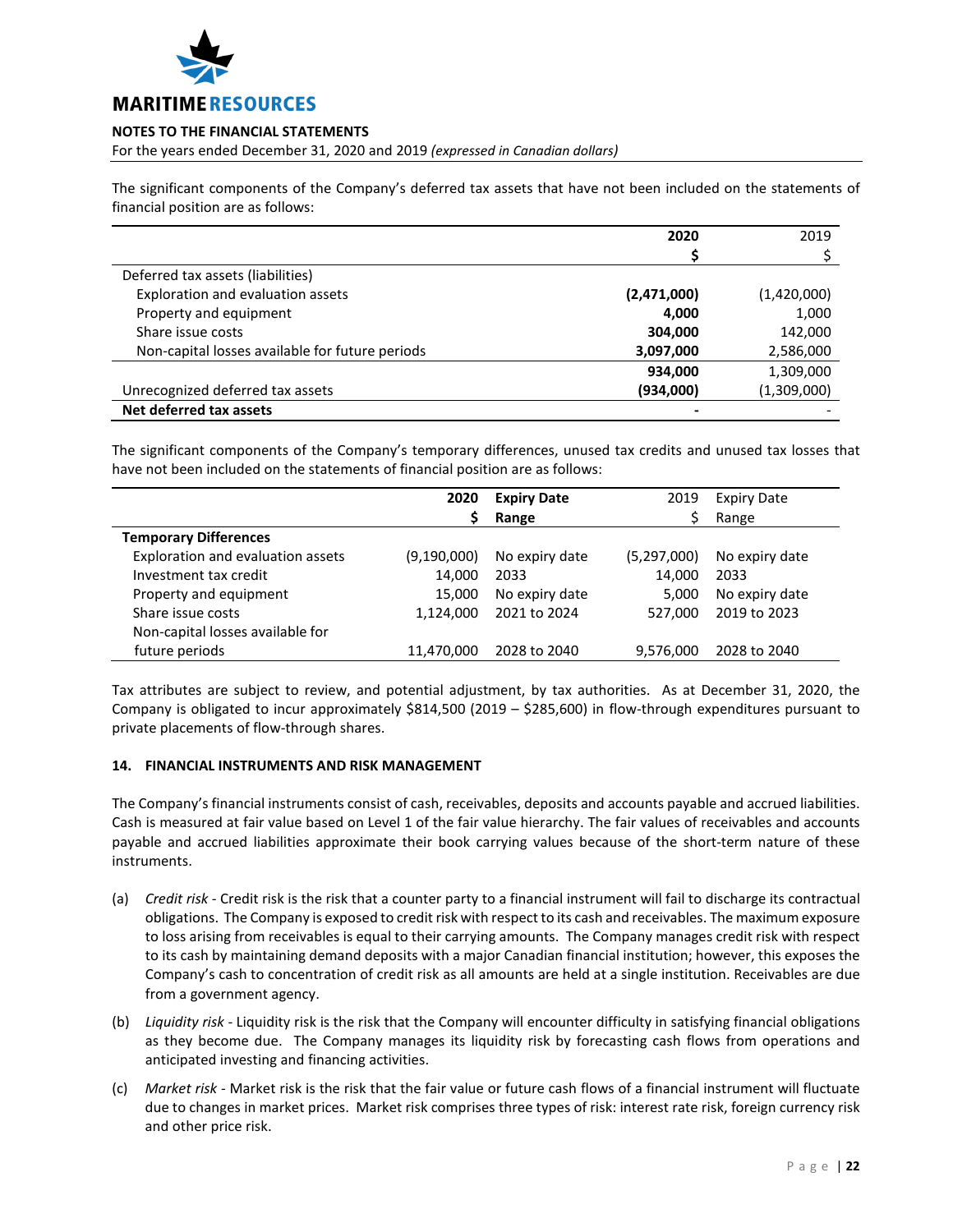

For the years ended December 31, 2020 and 2019 *(expressed in Canadian dollars)*

- (d) *Interest rate risk* Interest rate risk consists of two components:
	- i) To the extent that payments made or received on the Company's monetary assets and liabilities are affected by changes in the prevailing market interest rates, the Company is exposed to interest rate cash flow risk; and
	- ii) To the extent that changes in prevailing market rates differ from the interest rate in the Company's monetary assets and liabilities, the Company is exposed to interest rate price risk.

The Company is not exposed to significant interest rate risk due to the short-term maturity of its monetary assets and liabilities.

- (e) *Foreign currency risk* Foreign currency risk is the risk that the fair value or future cash flows of a financial instrument will fluctuate due to changes in foreign exchange rates. The Company is not exposed to foreign currency risk as its monetary assets and liabilities are denominated in Canadian dollars.
- (f) *Other price risk* Other price risk is the risk that the fair value or future cash flows of a financial instrument will fluctuate due to changes in market prices, other than those arising from interest rate risk or foreign currency risk. The Company monitors metal prices in determining its long-term business plans.

There were no changes in the Company's approach to managing the above risks.

# **15. CAPITAL MANAGEMENT**

The Company manages its capital structure and makes adjustments to it, based on the funds available to the Company, in order to support the acquisition, exploration and development of mineral properties. The Board of Directors does not establish quantitative return on capital criteria for management, but rather relies on the expertise of the Company's management to sustain future development of the business. The Company defines capital that it manages as equity, consisting of common shares, stock options and warrants.

The Company is dependent upon external financings to fund activities. In order to carry out any exploration and pay for administrative costs, the Company will spend its existing working capital and raise additional funds as needed. The Company will continue to assess new properties and seek to acquire an interest in additional properties if it believes there is sufficient geologic or economic potential and if it has adequate financial resources to do so.

There were no changes in the Company's capital management strategy during the year ended December 31, 2020 compared to the previous period. The Company is not subject to externally imposed capital requirements.

## **16. SUBSEQUENT EVENTS**

- (a) On March 22, 2021, the Company completed a brokered private placement of 38,500,000 common shares on a flow-through basis at a price of \$0.1794 per flow-through common share for gross proceeds of \$6,906,900. The private placement was completed by a syndicate of agents led by CG and including DGMP, a division of Goodman & Company, Investment Counsel Inc., Sprott and iA Private Wealth Inc. (collectively, the "Agents"). In connection with the closing of the private placement, the Company paid to the Agents a cash fee of \$414,414 of the aggregate gross proceeds raised pursuant to the offering and issued an aggregate of 2,310,000 non-transferable compensation warrants with each compensation warrant being exercisable into one common share at a price of \$0.1794 per common share until March 22, 2023.
- (b) On April 12, 2021, pursuant to the terms of an asset purchase agreement, the Company acquired the Nugget Pond metallurgical facility in the Baie Verte mining district of Newfoundland and Labrador, the Lac Pelletier gold project in Rouyn Noranda, Québec and several other exploration properties and royalty interests in key mining camps across Canada (collectively, the "Assets") from two subsidiaries of Rambler Metals and Mining PLC, namely Rambler Metals and Mining Canada Limited and 1948565 Ontario Inc. (together, "Rambler"). The consideration paid by the